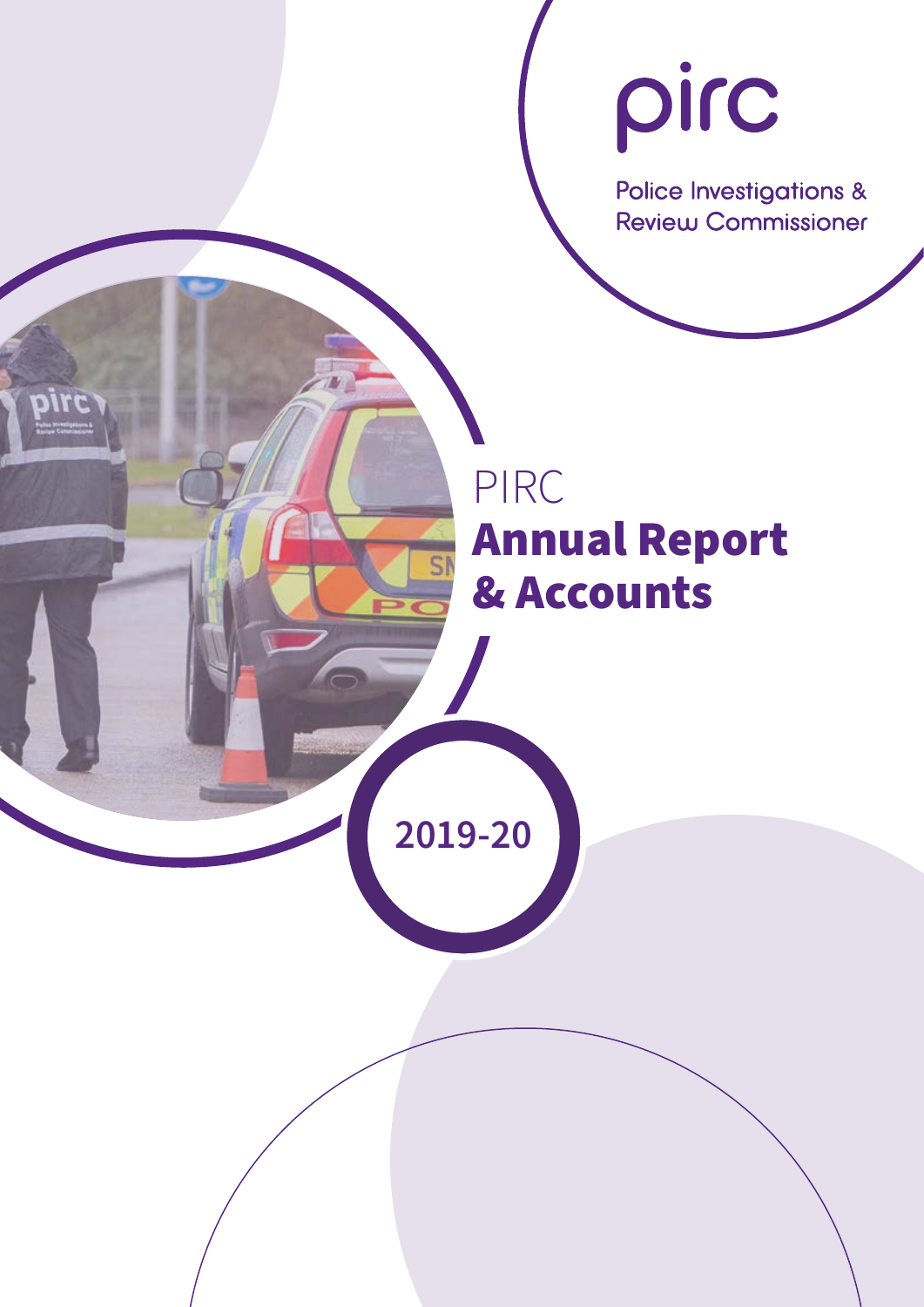### **Contents**

**This report is prepared in accordance with and meets reporting obligations under Part 1 of the Police, Public Order and Criminal Justice Act (Scotland) 2006 as amended by the Police and Fire Reform (Scotland) Act 2012.**

It presents highlights of the PIRC's achievements for the financial year 2019-20 and details the organisation's performance against its objectives.

The report (SG/2020/229) was laid before the Scottish Parliament in November 2020 under section 43 (5) of the Police Public Order and Criminal Justice (Scotland) Act 2006.

# Police Investigations & **Review Commissioner**

**PIRC ANNUAL REPORT AND ACCOUNTS** FOR THE YEAR ENDED 31 MARCH 2020

The Commissioner's **Foreword 4**

- Our Purpose **& Values**  $(7)$
- A Snapshot of **Our Year 9**
- PIRC **Investigations 10**
- PIRC **Reviews 12**
- **14**) Corporate Services
- PIRC Annual **Accounts 2019-20**  $(16)$
- Statement **by Director of Operations 18**
- Performance **Analysis 19**
- Accountability **Report**  $(24)$
- Remuneration **and Staff Report 27**
- The Financial **Statements 37**
- Direction **by the Scottish Ministers 50**
- Glossary, Legislation and **List of Relevant Bodies 51**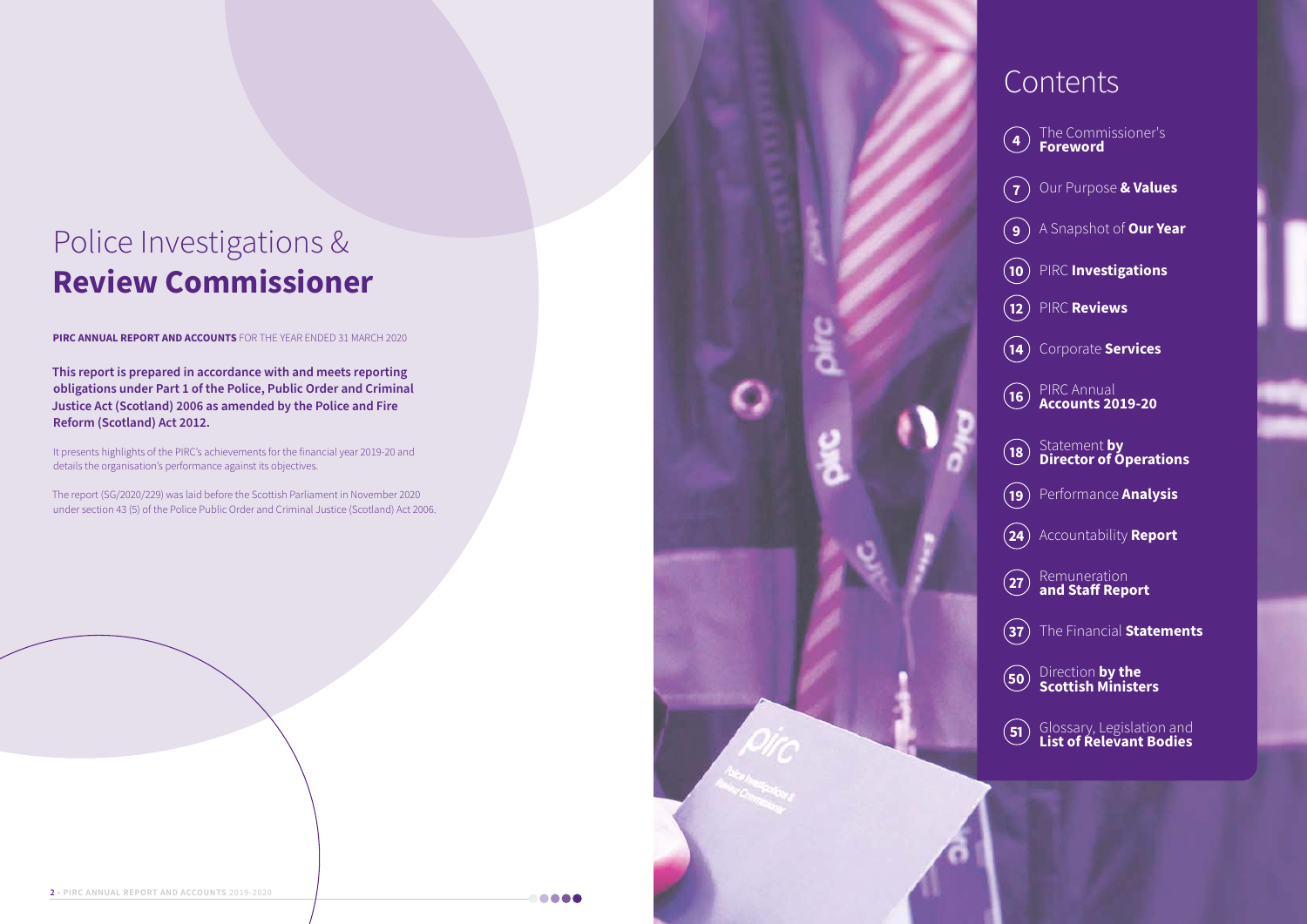**4** • **PIRC ANNUAL REPORT AND ACCOUNTS** 2019-2020 **5** • **PIRC ANNUAL REPORT AND ACCOUNTS** 2019-2020

**I have pleasure in presenting my first Annual Report as the Police Investigations & Review Commissioner (PIRC) for the year 2019-20.** 

**I wish to extend my gratitude to my predecessor, Kate Frame, who inherited a relatively young and fledging organisation. Under her leadership, she embedded rigorous scrutiny of the newly created single Police Service of Scotland and oversaw significant growth of PIRC, establishing the organisation as an essential part of the wider justice landscape. This was achieved while dealing with several high profile investigations and an increasing workload.**

# Commissioner's **Foreword**

I aim to build on these foundations and, through the work of the PIRC, continue to promote continuous improvement and increase public confidence in policing in Scotland.

Prior to my appointment, the Cabinet Secretary commissioned an independent review of Police Complaints Handling, Investigations and Misconduct Issues, chaired by Rt Hon Dame Elish Angiolini DBE QC, with a mandate to make recommendations to help to strengthen public confidence in policing in Scotland.

In her preliminary report, published in June 2019, Dame Elish recognised that the core organisations, Police Scotland, the Scottish Police Authority (SPA) and the PIRC, were motivated to carry out their functions in a thoroughly professional way. However she highlighted an absence of constructive engagement between the organisations and advocated the need for a concerted effort to make these crucial professional relationships work more effectively. This emphasised the need for better liaison at every level of interaction to increase understanding and reduce the unnecessary tension that had developed.

"We have placed learning and improvement at the heart of our complaint handling reviews and investigations to foster more of a learning culture within policing."

Since my appointment, much of my focus has been on improving working relationships with our justice partners, while still providing independent scrutiny of police actions.

There are a number of strands of ongoing collaboration and work designed to foster better communication, improve processes, procedures and relationships between the PIRC and the other stakeholders:

- The Strategic Oversight Group with representatives from Crown Office and Procurator Fiscal Service (COPFS), the SPA, Police Scotland and the PIRC has been strengthened with a clear remit to drive improvements at a strategic level.
- We have played a key role in the establishment of the National Complaint Handling Development Group where representatives from the PIRC, the SPA and Police Scotland are working together to implement measures designed to improve all aspects of complaint handling.
- Monthly meetings between senior officials within COPFS and Police Scotland's Professional Standards Department (PSD) have helped to streamline the investigation process.

We have placed learning and improvement at the heart of our complaint handling reviews and investigations with less emphasis on procedural and administrative issues to foster more of a learning culture within policing.

This cultural change has resulted in a marked improvement in Police Scotland's handling of complaints from the public with 62% of complaints found to be reasonably handled; the highest since the inception of the single force seven years ago.

The workload of the PIRC continues to increase with the Investigation Team experiencing its busiest ever year and the Review Team dealing with an increased number of cases while almost halving the backlog of pending applications.

This has been achieved through the hard work, commitment and professionalism of everyone at the PIRC, as highlighted by an attendance rate of more than 98%, one of the highest in the public sector.

Looking ahead, there are a number of significant challenges on the horizon:

- The Cabinet Sectary has announced a public inquiry into the circumstances and investigation into the death of Sheku Bayoh which, with the PIRC as a key participant, will require substantial preparation.
- The final report by Dame Elish, expected this Autumn, is likely to have implications for all of the key policing bodies.
- Planning for the Cop 26 UN environmental summit, one of the biggest events of its kind to be held in Scotland in November 2021.

However, by far our biggest challenge to date came as we approached the end of the year when, in March 2020, we were faced with the emergence of the Coronavirus (COVID-19) pandemic that impacted on all our lives and how we conduct our daily business.

As an organisation, it had immediate and devastating impact, taking the lives of two valued and popular members of our investigation team. They will both be long remembered for their professionalism, integrity, humour and friendship by all their colleagues and friends at the PIRC.

The future impact of the Coronavirus pandemic is unknown. In common with many organisations, we have had to adapt to new ways of working. It is credit to the professionalism, commitment and flexibility of everyone at the PIRC that we have continued, almost seamlessly, to deal with day-to-day business and provide a vital service, that is central to improving the standard of policing in Scotland.

M. Macleod



8886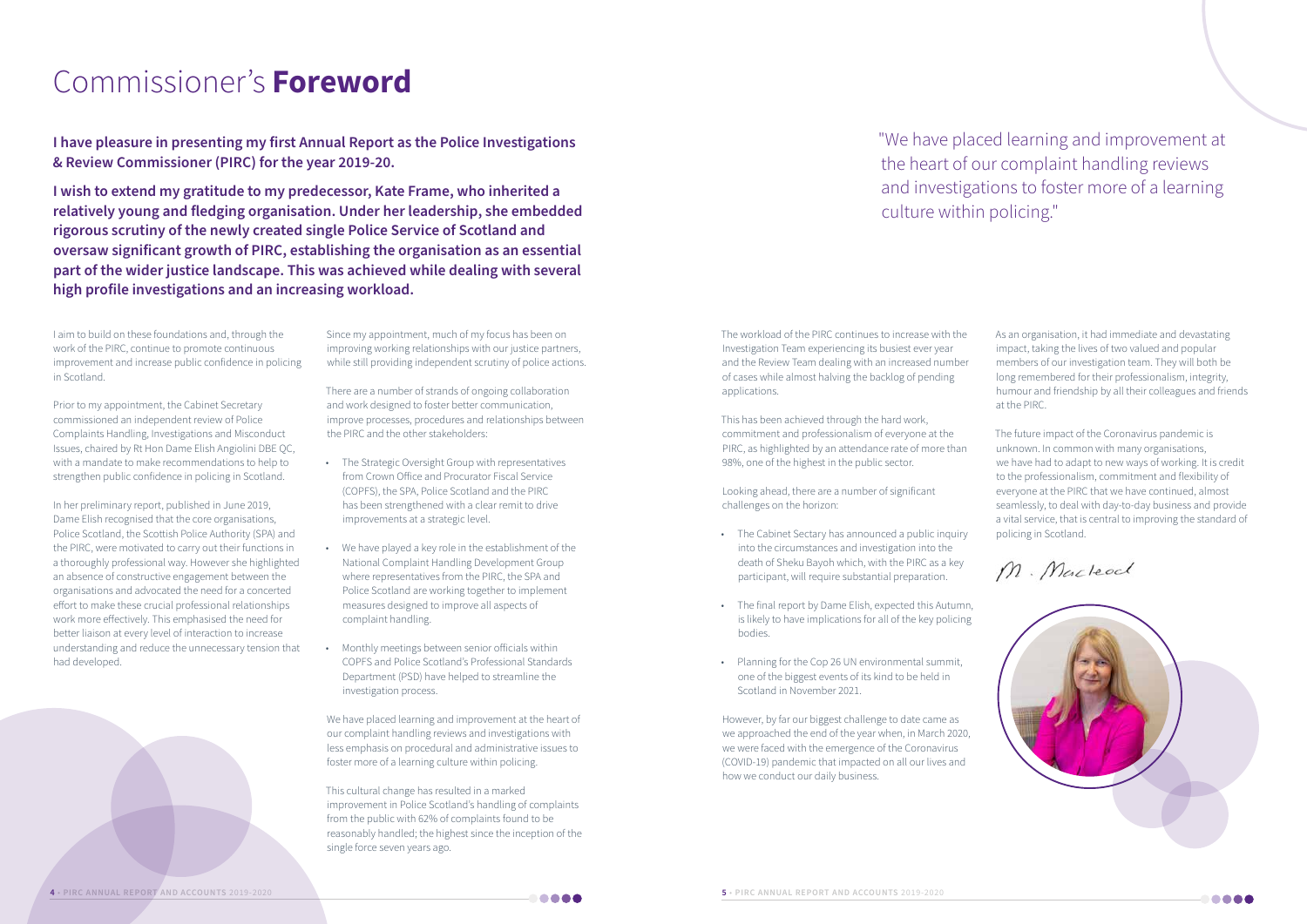#### **We can investigate:**

- Incidents involving the police, referred by the Crown Office and Procurator Fiscal Service (COPFS). These may include deaths in custody and allegations of criminality made about police officers.
- Serious incidents involving the police, at the request of the Chief Constable or the Scottish Police Authority (SPA). Reasons for requests for investigations from the Chief Constable may include the serious injury of a person in police custody, the death or serious injury of a person following contact with the police or the use of firearms by police officers.
- Allegations of misconduct by senior police officers of the rank of Assistant Chief Constable (ACC) and above, if requested by the SPA.
- Relevant police matters which the Commissioner considers would be in the public interest.

At the conclusion of an investigation, the Commissioner can recommend learning and improvements to the way the police operate and deliver services to the public in Scotland.

# Our Purpose **and Values**

#### **We can review:**

• How the police in Scotland handle complaints made to them by the public.

The purpose of the Complaint Handling Review (CHR) process is to determine whether or not the complaint was handled to a reasonable standard by the police.

#### **We cannot review:**

- Complaints which have not been considered and adjudicated upon by Police Scotland.
- Complaints of criminality.
- Complaints made by individuals currently serving, or who formerly served, with the police about the terms and conditions of their service.

At the conclusion of a CHR, the Commissioner can make recommendations, identify learning points, and direct the policing body to reconsider their response.



# **VALUES** Who is the Commissioner **& what is her role ?**

astigurissioner

The role of the Police Investigations & Review Commissioner (PIRC) was established in 2013 at the same time as the single Police Service of Scotland.



The Commissioner is appointed by Scottish Ministers and delivers a free and impartial service. Her role is to independently investigate incidents involving the police and review the way the police handle complaints from the public.

The PIRC ensures that the SPA and the Chief Constable maintain a suitable system for handling complaints and issues statutory guidance where appropriate.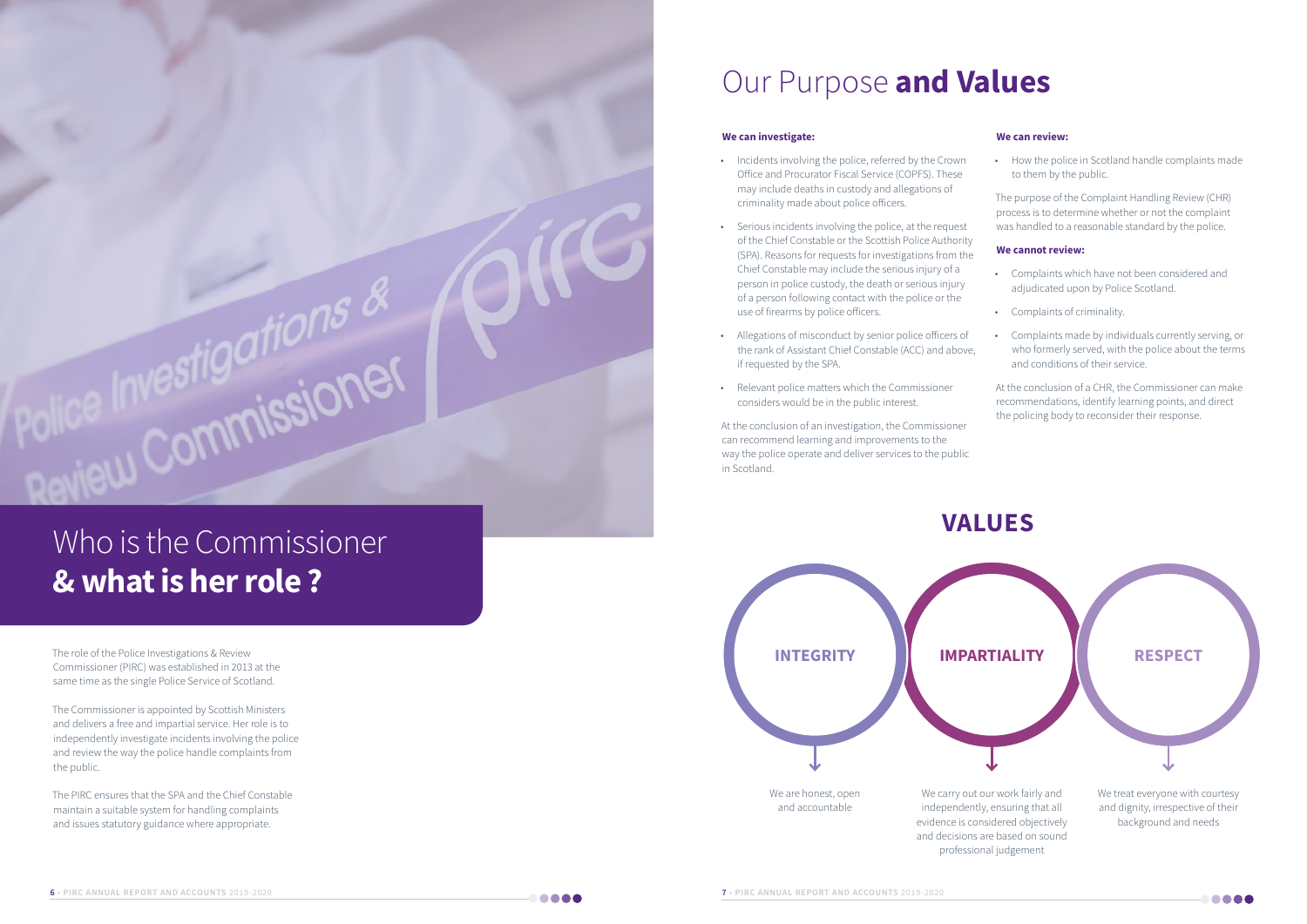# **Independent and effective**  investigations and reviews







....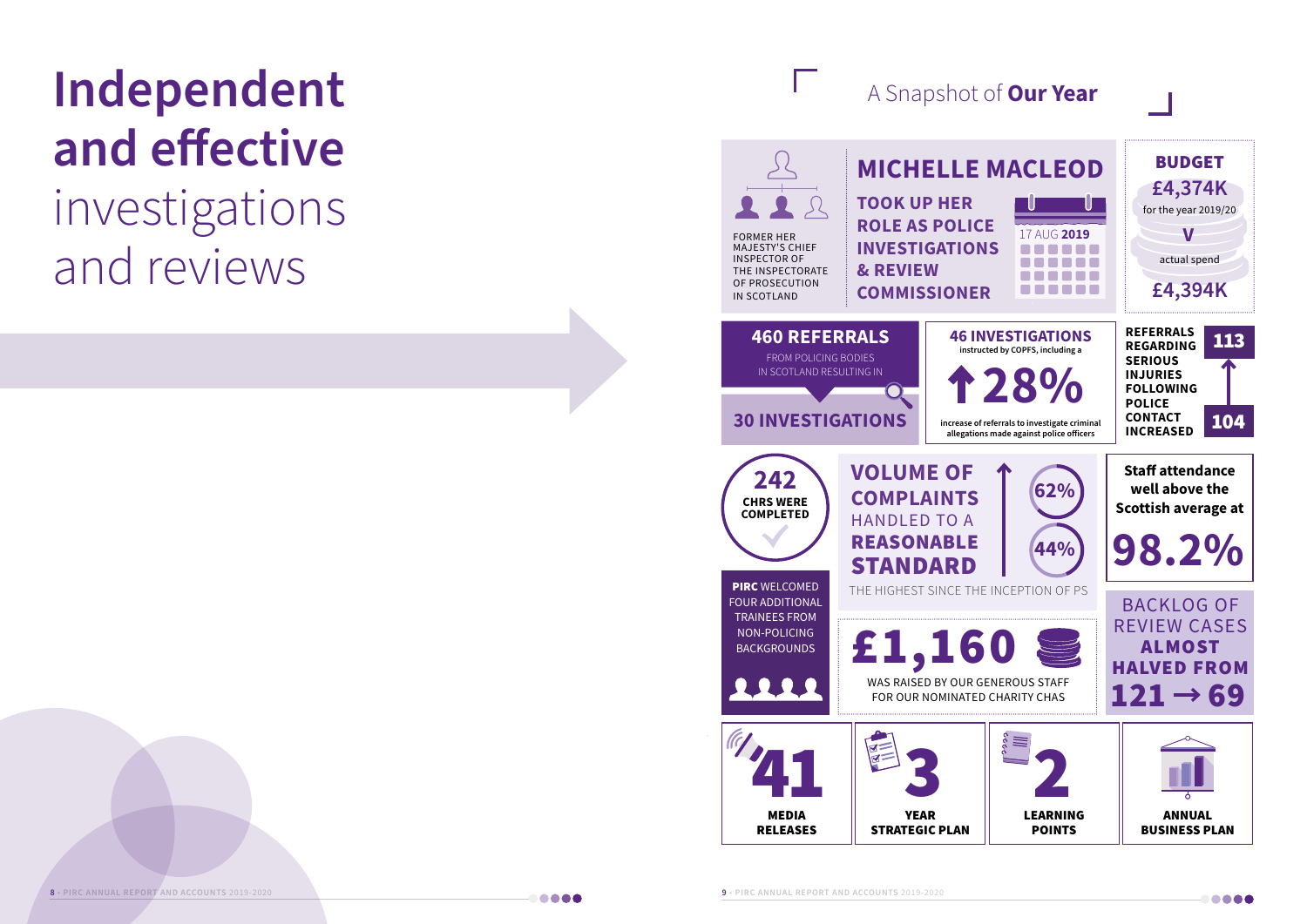### **This year, Police Scotland and other policing bodies made 460 referrals to our Investigation Team resulting in 30 investigations; 28 from Police Scotland and 2 from British Transport Police, the same number as in 2018/2019.**

# PIRC **Investigations**

In addition, there were 46 COPFS instructed investigations; 32 related to criminal allegations, an increase of 28% over the previous year, and 14 were into the circumstances of a death. The increase in criminal investigations suggests that we are beginning to see a gradual shift towards serious matters being referred to us for thorough independent scrutiny, rather than being investigated internally by the police.

#### We also noted:

- An increase of 21% in police deployment of firearms to counter threats to public and officer safety. Meanwhile, the overall use of firearms declined by 40% and Taser use was down by 32%.
- Deaths in police custody or death following police contact showed a reduction from 19 to 16 deaths.
- The number of referrals of serious injury following police contact increased from 104 to 113. This increase is largely due to the number of people injuring themselves through jumping from windows etc. whilst trying to escape arrest or evade the police.
- We published 18 investigation reports.

#### **Serious injury in police custody, Glasgow**

In November 2019, police officers in Glasgow arrested a man who shortly before had seriously assaulted another person. Checks of police systems showed that the man had recorded warning signals for violence, suicide and that he had previously concealed bladed weapons and self-harmed while in police custody.

The police Custody Sergeant correctly instructed that the man be subject to a strip search to ensure he was not concealing any weapons. However, the search did not include a visual inspection of the inside of his mouth.

The man was then placed in an police cell under constant monitoring via CCTV, during which he was seen to cut himself on his neck and legs. He was taken to hospital for treatment. It was later discovered that the man had concealed a Stanley blade inside his mouth which he had used to cut himself.

The PIRC investigation identified a learning point and recommended to Police Scotland that they examine their existing strip search guidance to consider whether requesting a visual examination of a person's mouth should be specifically included in their procedures.



#### **Use of Taser, Ayrshire**

In October 2019, police officers were sent to a house in Ayrshire to arrest a man for the abduction and assault of two women. On arrival, concerned that another woman may be in danger, the officers forced entry and were confronted by the man who became violent and threatened to stab and kill the officers.

The man was Tasered when he appeared to grab an item from a kitchen drawer and run at the officers. As he fell to the ground he dislocated his elbow. The man was arrested and taken to hospital for treatment.

As with all uses of Taser, the incident was investigated by the PIRC.

We found that:

- Officers were justified in using emergency powers to force entry to the house.
- The man's injuries were a result of him falling to the ground after the Taser was discharged.
- The use of Taser in the circumstances was necessary, proportionate and justified.



Police officers in Stornoway initiated a vehicle pursuit in November 2019 after they saw a car being driven dangerously at high speed in the town centre.

After a short chase the officers stopped the pursuit as they considered the driving to be so reckless that it posed a risk to the public. They then followed, more slowly, in the general direction of the car and after about 10 miles found it had crashed into a cottage. The vehicle was on fire, trapping one of the men inside and the fire had spread to the property.

The officers rescued the man from the burning car and the 61-year-old occupant of the cottage and her dog. While awaiting Ambulance and Fire Service colleagues, the officers provided immediate first aid to the three men who had been badly injured.

As a notifiable, serious incident following police contact, PIRC investigated the matter.

We found that:

- The men were solely responsible for the accident.
- The police officers were correct in their decision to stop the pursuit.
- The officers demonstrated sound judgement, bravery and professionalism and are commended for their actions.

#### **Serious injury following car crash on the Isle of Lewis**

### **CASE STUDIES**

### **INVESTIGATIONS BY TYPE**

"Over the course of the year, our Investigation team has focused on identifying learning and improvement that can assist Scotland's policing bodies in live situations. This has helped enhance service delivery, improve public and officer safety and increase public confidence in our police."

### John McSporran,

*Head of Investigations*



See page 19 for detailed performance report.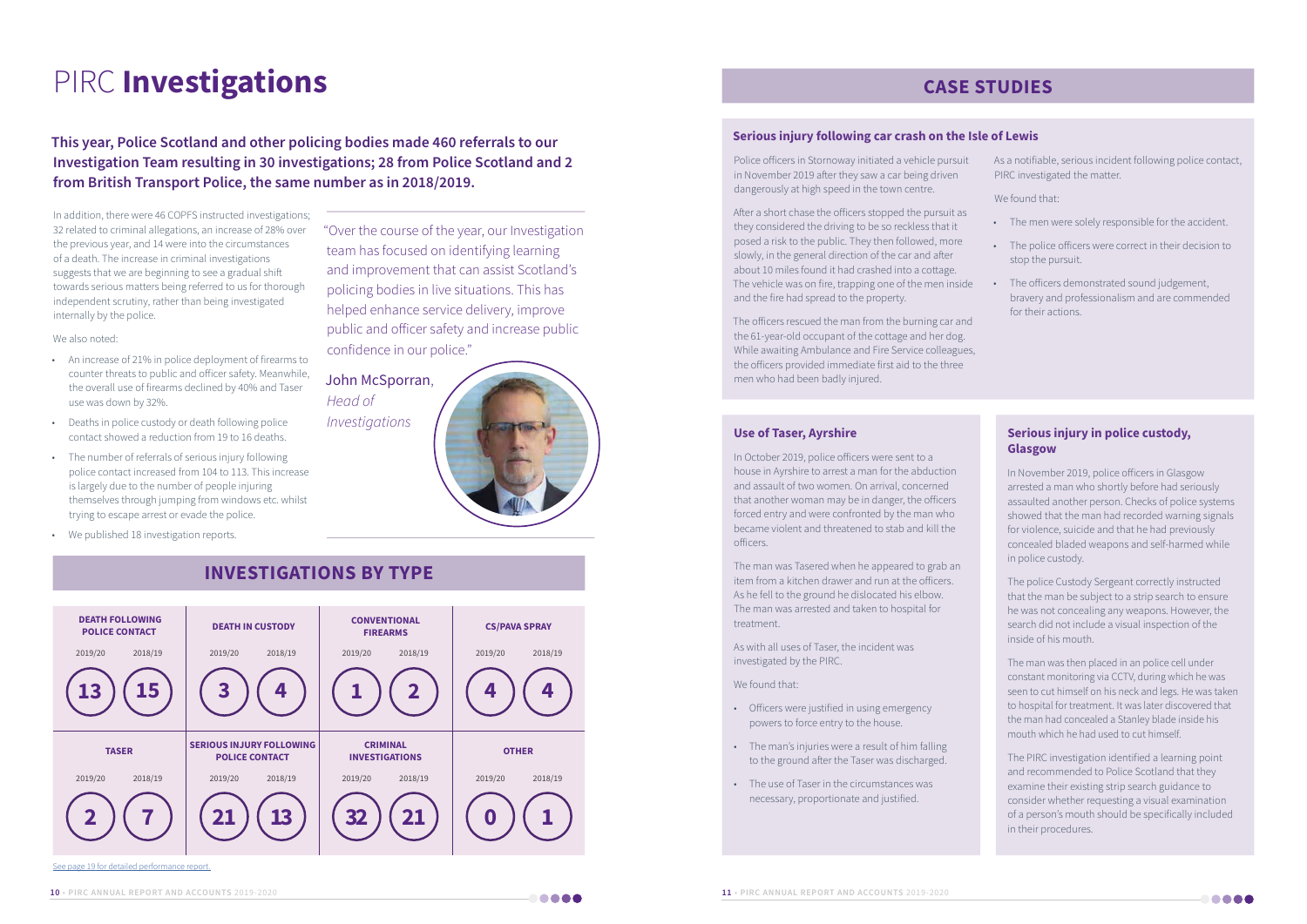**Police Scotland's handling of complaints has markedly improved this year. The Review Team saw a significant increase in the number of complaints handled reasonably, from 44% in the previous year to 62%. This is the highest annual percentage of complaints found to be handled reasonably since the inception of the single Police Scotland force seven years ago.**

## PIRC **Reviews**

"The Review Team has been at the forefront in setting up the National Complaint Handling Development Group, whose main purpose is to improve collaboration and communication with our partners and identify training opportunities and areas for development within the police complaints process. Among other projects with our key stakeholders, PSD and SPA, the group oversaw the rollout of a new, streamlined Front Line Resolution process that supports both the complainer and the organisation handling the complaints."

### Ilya Zharov, *Head of Reviews*



### **CASE STUDIES**

#### **Good complaint handling over neighbour dispute**

The applicant was walking past a dog which was secured by a lead to a fence on a public footpath outside a hospital. When the animal approached her she responded by putting out her hand and the dog bit it. The applicant suffered severe injury and required surgery. When the applicant explained the circumstances to the police, she was told that no further action would be taken.

The applicant complained that the police had carried out insufficient investigation in relation to the incident. Police Scotland did not uphold the complaint and concluded that the incident was not a police matter as the relevant legislation did not apply.

In our review, we noted that Police Scotland's complaint enquiry had established that the dog had tried to bite someone else shortly before it bit the applicant.

We found that the police had misinterpreted the relevant legal provisions, and we concluded that the complaint had not been handled to a reasonable standard.

We recommended that Police Scotland revisit the complaint and reassess whether the incident should have been recorded as a crime and investigated. We also identified a learning point in respect of the Scottish Crime Recording Standard (SCRS) containing contradictory guidance to officers on how to deal with similar incidents.

In responding to our findings, Police Scotland upheld the complaint, acknowledged that insufficient investigation had been carried out and apologised to the applicant. The police have since amended the guidance on handling dog bite incidents and have amended SCRS guidance accordingly.

### **Guidance reviewed after dog bite complaint**

Productivity within the review team has been high throughout the year, with our review officers almost halving a backlog of 121 pending applications to 69. This is a considerable achievement against a backdrop of 278 new applications for review in 2019-20, an increase of 7% on the previous year.

In total, 242 Complaint Handling Reviews were issued, an impressive 76% increase on the previous year.

The applicant and her neighbour were involved in a lengthy dispute which saw both parties reporting each other to Police Scotland regarding various issues. The applicant made a number of complaints about how the police had dealt with matters, including complaints of incivility, bias, poor service and a lack of professionalism.

On reviewing the complaints, we concluded that Police Scotland had handled all of them to a reasonable standard. We found that the police had carried out

thorough enquiries and that their response was robust, supported by the evidence available. The response demonstrated that officers had, in fact, provided assistance to the applicant in an attempt to resolve the dispute and established that the parties were treated fairly.

Our review highlighted the good complaint handling demonstrated through the comprehensive statements provided by the subject officers and the detailed contact log kept by the complaint enquiry officer.

#### **Reconsideration directions**

These are used in cases where significant complaint handling failings have been identified during a review. In 2019-20 the number of reconsideration directions we issued fell by 25% (from 53 to 39). This mirrors the overall improvement in how policing bodies are handling complaints.

#### **Development and improvement**

### **242 137** last year CHRs issued by review team, in comparison to **Recommendations Implemented** 2019/20 2018/19 **78% 98% PERFORMANCE** See page 20 for detailed performance report.





The Review team has prioritised positive stakeholder engagement, emphasising learning and development as the key focus of the complaint handling process. This approach is central to increasing public confidence, improving service delivery and promoting a culture that values complaints. We made 303 recommendations to policing bodies this year and identified 74 organisational and individual learning/ improvement opportunities arising from our Complaint Handling Review (CHR) reports.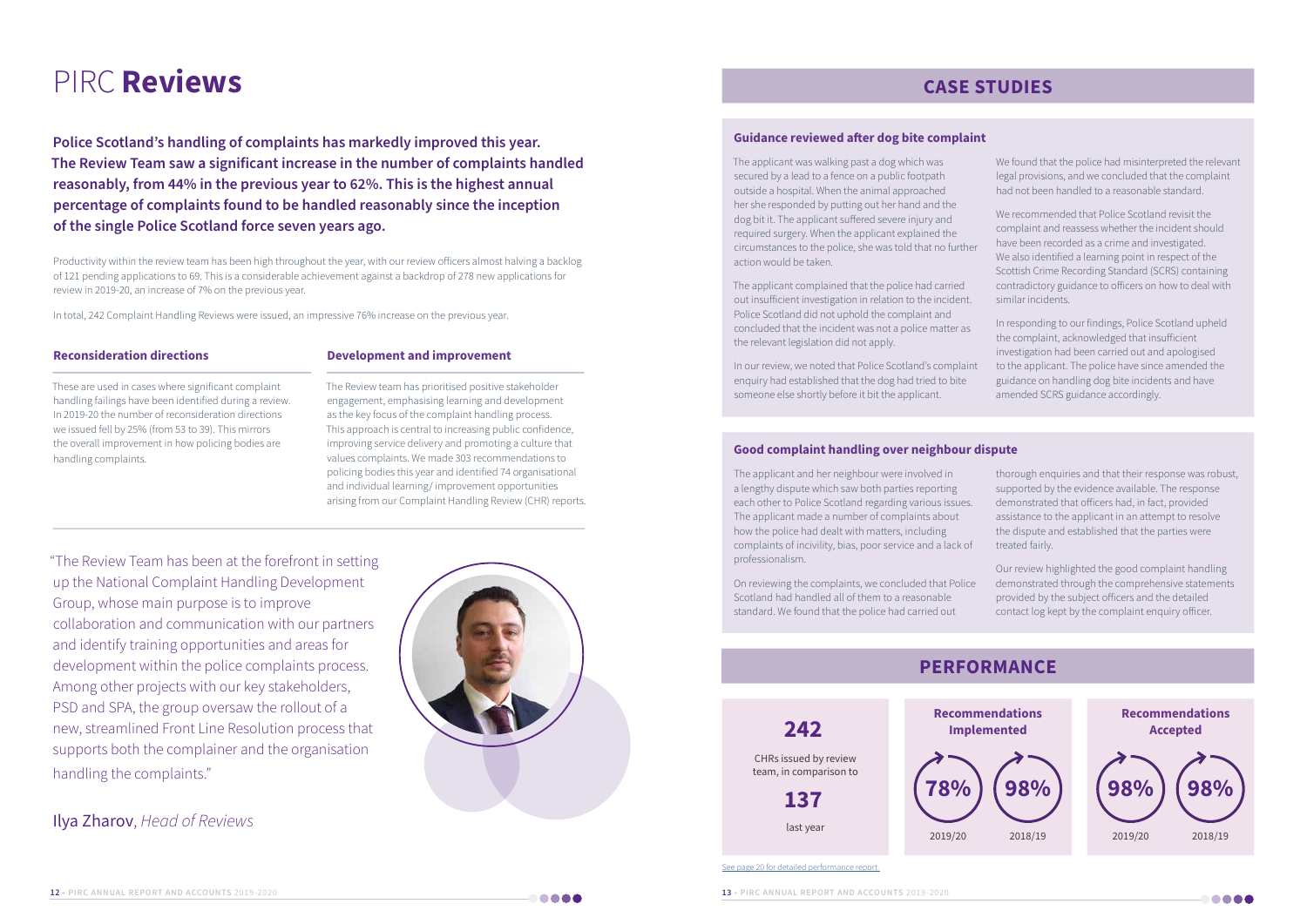

**The value of our people and our commitment to them has been a key focus this year with an emphasis on staff development and retention.**

**We increased our number of trainee investigators from four to eight, all of whom are undertaking a unique programme of multi-disciplinary training, which is a combination of academic, university-based teaching and practical learning in-house. The latter strongly reflects our commitment to embedding transferrable skills within the organisation and encouraging staff development by sharing knowledge.**

# Corporate **Services**

This blended approach to upskilling our trainee investigators has been commented on favourably by a range of external partners and stakeholders.

We comply with equality legislation and are committed to promoting equality and diversity. We consider the impact of our policies on individuals, groups, and communities and policies are reviewed at least twice a year. As part of this regular review process Equality Impact Assessments are also updated to ensure a fair and equal process for all protected groups.

#### **Training**

We have streamlined the training process and introduced a dedicated training contact within each department. Our training co-ordinator meets regularly with managers and staff to identify learning needs and share opportunities across PIRC. We have recently undertaken a rolling programme of mandatory training inputs including raising awareness of our responsibilities under FOISA and the DPA and of unconscious bias.

#### **Wellbeing**

PIRC is committed to the health and wellbeing of all our people. To support employee wellness, we launched a 'WorkWell' campaign, introducing a mix of activities and awareness sessions highlighting the importance of good physical and mental health. Our initial focus has been on promoting mental health awareness and the appointment of the organisation's first mental health first aiders has been well received. Other elements of this campaign are in progress as we work towards our Healthy Working Lives Bronze Award.

#### **Green shoots**

We have received ideas and suggestions from some of our people on how we can improve our impact on the environment. We have established a group to consider environmental issues and several initiatives are underway to reduce waste and improve energy efficiency within PIRC. Among other measures, we have made changes to how we recycle our waste, removed the use of paper coffee cups and switched off large electrical appliances overnight.

#### **Giving a little**

Each year, we vote for a charity to support. This year we chose CHAS- Children's Hospices Across Scotland. Our fundraising efforts included a whisky trail, sweet and savoury bake sale, a geeky t-shirt day, festive fundraisers and our big PIRC breakfast. Along with a number of donations from current and former staff we proudly raised £1,160 for a very worthwhile cause.

#### **It's good to talk**

Communication is central to our work at PIRC. As the organisation grows we have improved how we engage with our colleagues to support them in their roles and highlight issues that they have told us that are important to them. We encourage contributions from across the organisation to our quarterly newsletter.

Externally, we have expanded our social media reach to give the public a better understanding of who we are and what we do, while continuing to publish reports in the wider media highlighting the work of the Investigation and Review teams. We also produce a bi-annual best practice bulletin, Learning Point, aimed at sharing best practice and service improvements with the police in Scotland.

### **PERFORMANCE**

"Success in meeting our business objectives ultimately depends on the commitment and professionalism of our staff. Once again we are proud to report an impressively high attendance rate - 98.2% this year, a 1.3% improvement on 2018-19. There is no better demonstration of our people's dedication to providing the best service possible."

Sharon Smit*, Head of HR and Corporate Services*

**39 Data Protection (DPA) requests, handling 94% within the statutory timescales of one calendar month; an increase of 26% in comparison to 31 in 2018-19**

**57 Freedom of Information (FOISA) requests, responding to 100% within the statutory timescale of 20 working days; an increase of 50% on previous year (38 requests)**

**An increase overall of 39% in the volume of information requests received by PIRC**

#### **21 complaints made to the organisation (no increase on last year)**







**39% 21**

See page 21 for detailed performance report.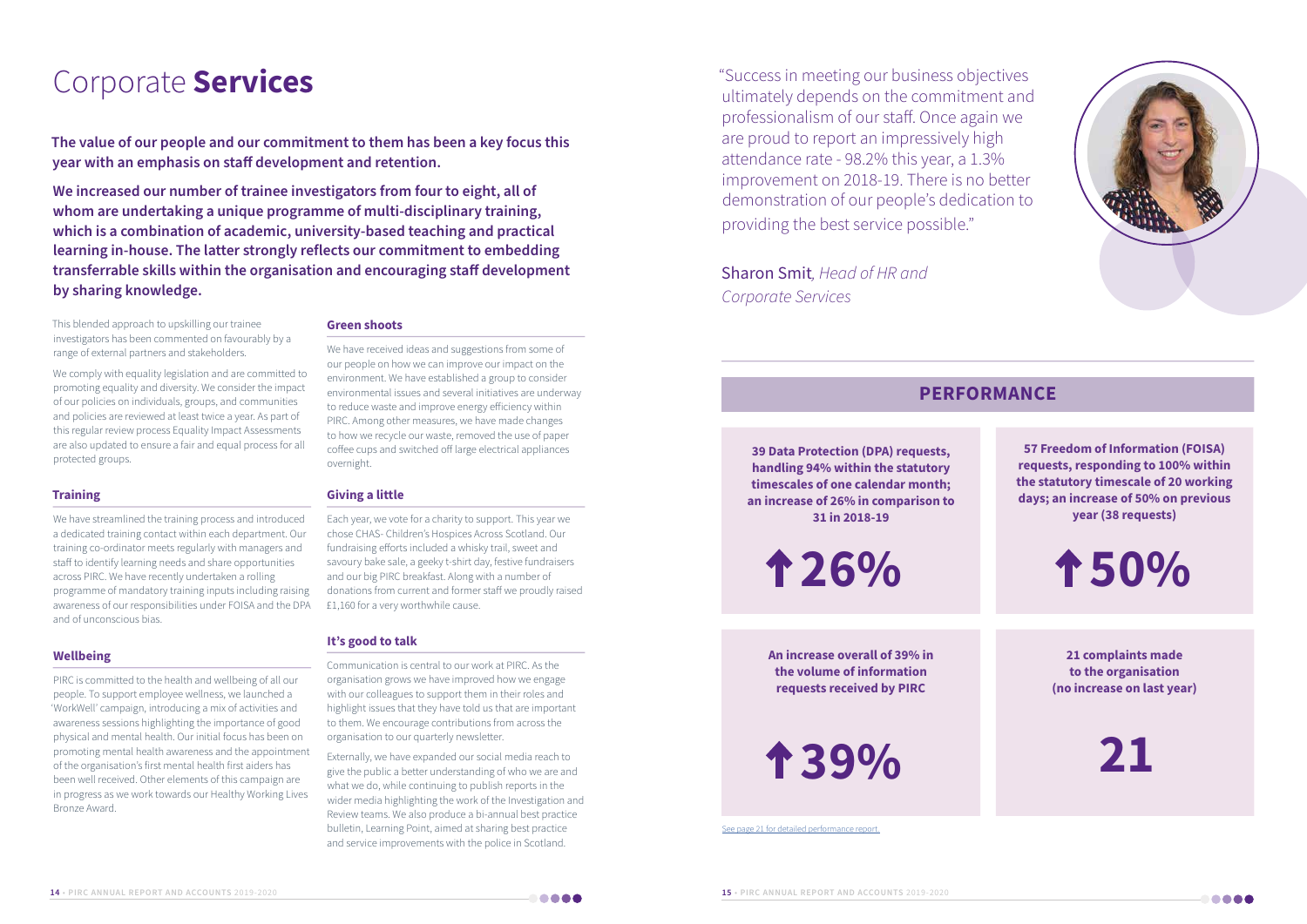

# PIRC Annual **Accounts 2019-20**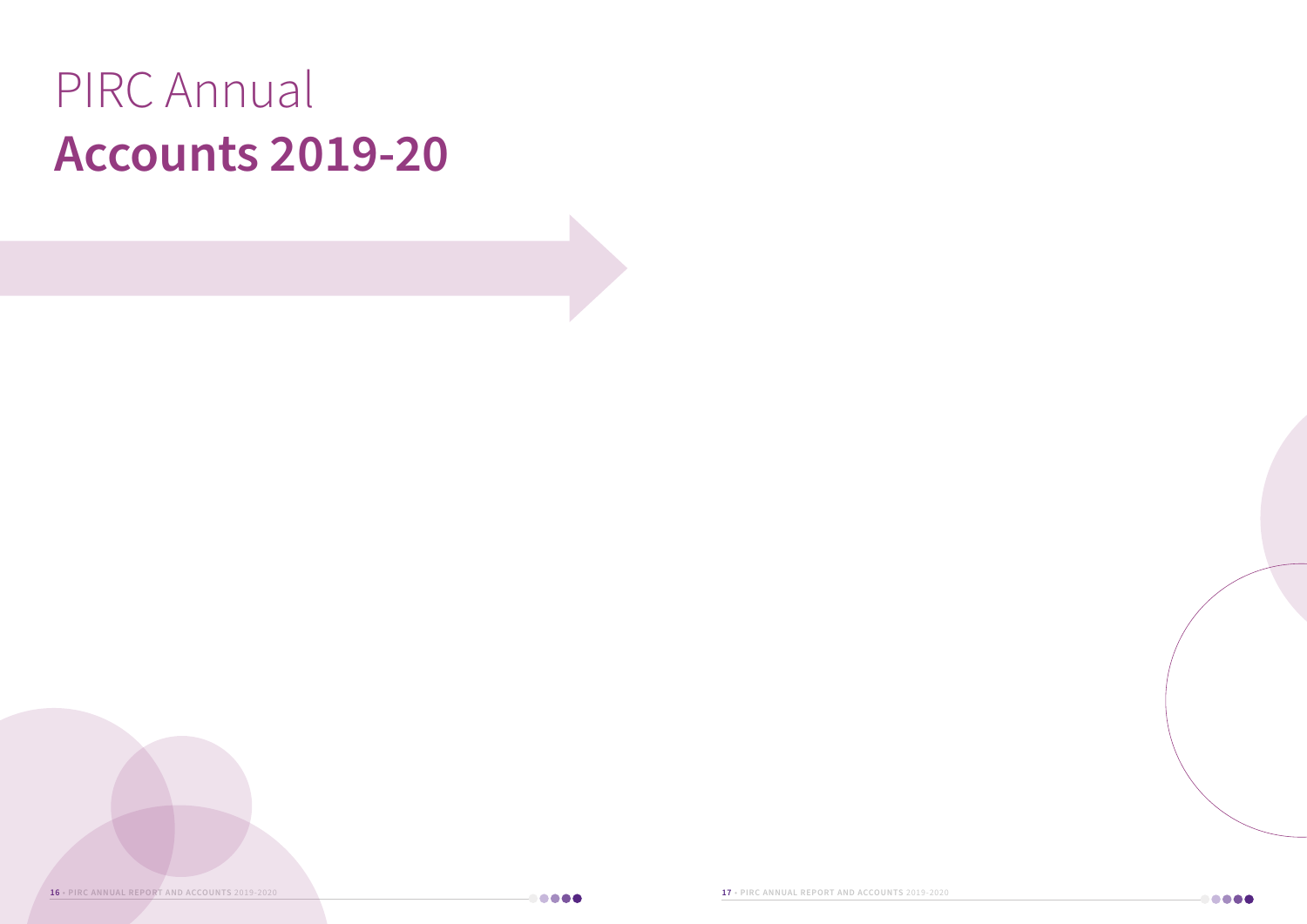

The Police Investigations & Review Commissioner (PIRC) has continued to carry out her statutory functions during a challenging period of high demand for the services of the PIRC. The organisation, while maintaining independence, has encouraged collaborative working with stakeholders and, while continuing to scrutinise the actions of the police during our investigations and Complaint Handling Reviews, we have focussed this year on promoting learning and continuous improvement to enhance police service delivery to the public which will in turn lead to increased public confidence in policing.

All of our Strategic Objectives for 2019-20 have been achieved. I will comment further on this under the Performance Analysis section of my report.

In June 2019 Dame Elish published her interim report in relation to her Independent Review of Complaints Handling, Investigations and Misconduct Issues in Relation to Policing. The report highlighted that more could be done to realise the PIRC vision of promoting continuous improvement through adopting a more positive approach, rather than being overly punitive and fault finding as perceived by some of our stakeholders. We have witnessed real improvements in our working relationships with the key policing organisations and partners since the interim report was published which we hope will be reported when the final report is published later in the year.

The interim report highlighted a lack of audit activity carried out by PIRC in recent years, which has principally been due to a lack of staff resilience within our Review Team. In November 2019 we submitted a business case to the Scottish Government requesting an increase in our budget to recruit additional staff to our Review Team to provide us with an audit capability and to provide resilience to the team as a whole. This request for additional funding in this regard was successful with an additional £322,000 being added to our budget for 2020-21.

The PIRC's Strategic and annual Business Plans are available on the PIRC website at http://pirc.scotland.gov. uk/corporate/business\_and\_corporate\_plans

#### **Overview**

The PIRC manages risk in accordance with recognised best practice and holds a Risk Register which is reviewed monthly by the Heads of Department Group where risk owners agree actions to eliminate or mitigate the risks identified.

The PIRC's risk management procedures are reviewed with our Audit and Accountability Committee (AAC) and Scottish Government (SG) Sponsor Team on a quarterly basis. The PIRC Risk Register is a standing agenda item at these governance meetings.

During 2019-20 we continued to monitor our risks with our capability and capacity to meet the demand for our services remaining as the highest risk. Streamlining of our processes, particularly in our Investigations arena, has seen a more efficient and proportionate use of resources enabling us to cope with the increase in demand. Less staff turnover within our Review Team has also seen a substantial increase in output of CHRs.

As the year came to a close we faced a new and developing risk in relation to COVID-19 and the challenge of ensuring the safety of our staff and business continuity through effective home working. Early indications are that this will be achievable through the planning and preparation that we have put in place.

As highlighted earlier, the final report from Dame Elish will be published later in 2020 and we anticipate that its recommendations may lead to a further increase in demand for our services, potentially increasing our involvement in relation to the investigation of criminal allegations against those serving with the police. Should that materialise, we will require to submit a business case requesting a substantial budgetary increase to allow us to adequately resource such an increase in investigations. We appreciate that this will come at a time of great financial pressure on the Scottish Government to finance NDPB's while meeting the costs associated with COVID-19.

#### **Key issues and risks**

# Statement **by Director of Operations**

The Strategic Plan outlines the PIRC's strategic priorities and describes three key strategic objectives which inform the annual Business Plan.

The strategic objectives for 2019-22 are as follows:

- **1. To carry out thorough and timely investigations of incidents involving the police.**
- **2. To carry out thorough and timely reviews of the way police handle complaints made about them and improve the quality of police complaint handling.**
- **3. To carry out our functions with a high level of efficiency, governance and accountability.**

#### **Performance and performance measurement**

# Performance **Analysis**

Our three Strategic Objectives have been achieved for 2019-20.

For each of the Strategic Objectives the Commissioner has agreed a series of key performance indicators (KPIs) which form the basis of the PIRC's performance management framework. Performance against these KPIs is reviewed monthly by the Heads of Department Group and quarterly by the Audit and Accountability Committee (AAC) and Scottish Government (SG) Sponsor Team meetings.

Our three Strategic Objectives have been achieved. We did miss specific KPI's around training as a result of a training provider no longer being available and training scheduled for March 2020 being delayed to the Covid-19 lockdown. We didn't achieve our 3% efficiency savings for the year due to increased financial pressure being brought about through increased salary and pension costs.

#### **Details of how we performed against these KPIs is contained below:**

#### **Strategic Objective 1**

To carry out thorough and timely investigations of incident

#### **MEASURE**

| Category C investigations completed and reports submitted within 3 months                      | 86%          | 80%  |
|------------------------------------------------------------------------------------------------|--------------|------|
| Category B investigations completed and reports submitted within 4 months                      | 80%          | 80%  |
| Category A investigations completed and reports submitted within 6 months                      | 85%          | 80%  |
| Investigations reports contain all relevant evidence                                           | 100%         | 100% |
| Assessments to be completed within 5 working days of receipt of requested documentation        | 100%         | 90%  |
| All investigation decisions are fully recorded together with the rationale for each decision   | 100%         | 100% |
| A comprehensive Training Needs Analysis of the Investigation Team is completed by June 2019    | $\checkmark$ | ✓    |
| Trainee Investigators receive necessary and appropriate training throughout their traineeships | ✓            | ✓    |
| Presentations delivered to stakeholders and other relevant agencies                            | 64           | 30   |
| Provide content for 2 Learning Point bulletins during the financial year                       |              |      |

| s involving the police.             |                                            |                                              |  |  |
|-------------------------------------|--------------------------------------------|----------------------------------------------|--|--|
|                                     | <b>YEAR</b><br><b>END</b><br><b>FIGURE</b> | <b>ANNUAL</b><br><b>BENCH</b><br><b>MARK</b> |  |  |
| within 3 months                     | 86%                                        | 80%                                          |  |  |
| within 4 months                     | 80%                                        | 80%                                          |  |  |
| within 6 months                     | 85%                                        | 80%                                          |  |  |
|                                     | 100%                                       | 100%                                         |  |  |
| ipt of requested documentation      | 100%                                       | 90%                                          |  |  |
| he rationale for each decision      | 100%                                       | 100%                                         |  |  |
| on Team is completed by June 2019   | ✓                                          | ✓                                            |  |  |
| ining throughout their traineeships | ✓                                          | ✓                                            |  |  |
| agencies                            | 64                                         | 30                                           |  |  |
| ancial year                         | ✓                                          | ✓                                            |  |  |

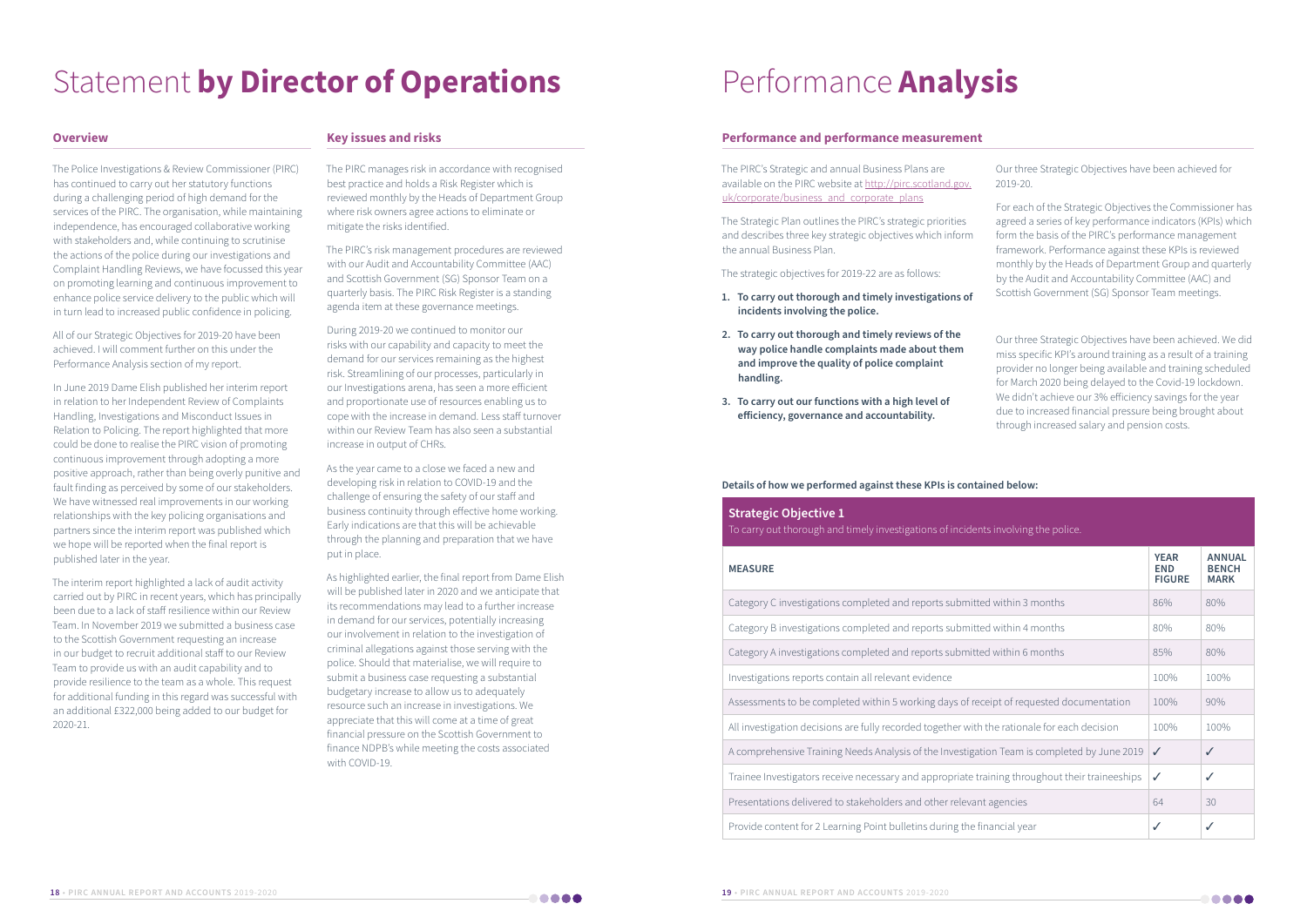#### **Strategic Objective 2**

To carry out thorough and timely reviews of the way police handle complaints made about them and improve the quality of police complaint handling.

| <b>MEASURE</b>                                                                                                       | <b>YEAR</b><br><b>END</b><br><b>FIGURE</b> | <b>ANNUAL</b><br><b>BENCH</b><br><b>MARK</b> |
|----------------------------------------------------------------------------------------------------------------------|--------------------------------------------|----------------------------------------------|
| Reduction in overall timescales for Complaint Handling Review process                                                | 8.7<br>months                              | 8.9<br>months                                |
| Reduction in the backlog of applications for Complaint Handling Reviews                                              | 69                                         | 121                                          |
| Number of upheld challenges to material accuracy of CHR reports does not exceed 5%                                   | $0\%$                                      | 5%                                           |
| All outstanding recommendations and reconsideration directions are pursued after the 56 day<br>implementation period | 100%                                       | 100%                                         |
| Review Team receive identified core training and development                                                         | Nil                                        | 100%                                         |
| Meet monthly with Police Scotland's Professional Standards Department                                                | 17                                         | 12                                           |
| Deliver PIRC presentations on complaint handling procedures to policing bodies and/or other<br>relevant agencies     | 5                                          | 3                                            |
| Provide content for 2 Learning Point bulletins during the year                                                       |                                            |                                              |

#### **Strategic Objective 3**

To carry out our functions with a high level of efficiency, go

#### **MEASURE**

Publish the PIRC's 2019-22 Strategic Plan in April every 3rd year; Plan to the Scottish Government within a month of notification

Risk Register reviewed monthly at HODG

Staff to be trained annually on Corporate Governance proce

Positive audit outcomes and 100% implementation of any a be reviewed quarterly

Respond to 95% of complaints about PIRC within standard

Complete 95% of FOISA and Subject Access requests within

Grant in Aid request submitted on time monthly with a full bare explanation of any variance of £10k and over

Management Accounts to be submitted to the Accountable Officer by the 10th working day of  $\Big| 100\% \Big| 100\%$ 

95% of invoices paid within 10 days

Publish the Annual Reports and Accounts by December 201

Achieve at least 3 % annual efficiency savings

Monthly Recruitment statistics given to HODG

Corporate Induction provided to all staff within 5 days of joing

| vernance and accountability.                                           |                                            |                                              |
|------------------------------------------------------------------------|--------------------------------------------|----------------------------------------------|
|                                                                        | <b>YEAR</b><br><b>END</b><br><b>FIGURE</b> | <b>ANNUAL</b><br><b>BENCH</b><br><b>MARK</b> |
| ear; submit draft of annual Business<br>on of annual budget allocation | J                                          | ✓                                            |
|                                                                        | ✓                                          | ✓                                            |
| edures                                                                 | X                                          | ✓                                            |
| audit recommendations which will                                       | 100%                                       | 100%                                         |
| of service timescales                                                  | 93.5%                                      | 95%                                          |
| statutory timescales                                                   | 98%                                        | 95%                                          |
| preakdown and provide                                                  | 100%                                       | 100%                                         |
| Officer by the 10th working day of                                     | 100%                                       | 100%                                         |
|                                                                        | 98.9%                                      | 95%                                          |
| 9                                                                      | ✓                                          | ✓                                            |
|                                                                        | 1.64%                                      | 3%                                           |
|                                                                        | $\checkmark$                               | ✓                                            |
| ning the PIRC                                                          | 100%                                       | 100%                                         |
| planned budget and staff appraisal                                     | ✓                                          |                                              |
| being set for 2019-20 during                                           | 100%                                       | 100%                                         |
| ithin 3 months of their review dates                                   | 100%                                       | 100%                                         |
| lan for staff linked to outcomes                                       | ✓                                          | ✓                                            |
| reconsideration directions timeously                                   | ✓                                          |                                              |
| shave been concluded                                                   | ✓                                          |                                              |
|                                                                        | ✓                                          | ✓                                            |
| ress                                                                   | ✓                                          | ✓                                            |
| e teams                                                                | ✓                                          | ✓                                            |
| teams                                                                  | X                                          | ✓                                            |

....

Corporate training plan updated bi-annually depending on planned budget and staff appraisal training requirements ✓ ✓

All staff appraisals completed by April 2019, with objectives being set for 2019-20 during  $\left| \begin{array}{c} 100\% \end{array} \right. \left. \begin{array}{c} \end{array} \right|$ 

All policies are compliant with legislation and are updated with

To conduct an annual staff survey and produce an action plane for

Publish CHR reports and updates for recommendations and re

Publish reports timeously once all outstanding proceedings

Edit, design and publish two editions of Learning Point

Prepare quarterly editions of our internal newsletter PIRC Press

Deliver annual Staff Development Day for staff from all three

Deliver quarterly breakfast meetings for staff from all three t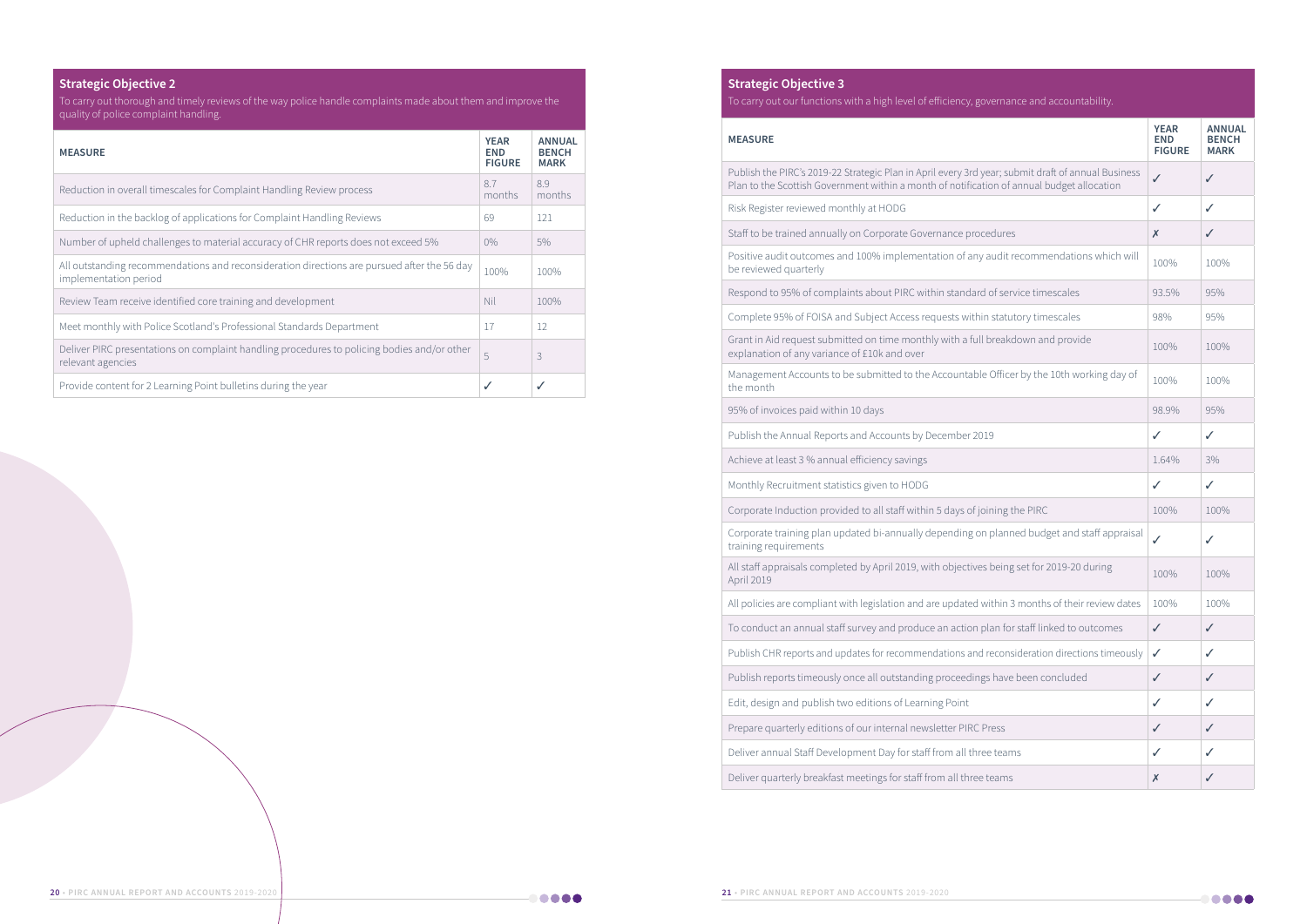# Financial **Performance**

### **We continue to strive to deliver a high level of service whilst providing value for money by using our funding to maximum effect.**

Our funding is delivered by way of Grant in Aid provided by the Scottish Government. The Scottish Ministers are accountable to the Scottish Parliament for the financial resources of the PIRC and for the allocation of the correct level of financing from the Scottish Government. In 2019- 20 our allocated Grant in Aid (GIA) was £4,374k, however due to spend, we drew down £4,394k. This was spent as follows:

|                       | 2019-20   | 2018-19   |
|-----------------------|-----------|-----------|
| Staffing costs        | 3,683,000 | 3,227,000 |
| Other operating costs | 697,000   | 676,000   |
| Capital               | 0         | 0         |
| Depreciation          | 164,000   | 100,000   |
| Total:                | 4,544,000 | 4,003,000 |

In line with the Scottish Government and other NDPBs, the PIRC has implemented full reporting of the Annual Accounts under International Financial Reporting Standards (IFRS).

The PIRC aims to ensure that 95% of all suppliers invoices, not in dispute, are paid within 10 days. In 2019- 20 performance against this target was 98.9%.

#### **Payment policy and performance**

Although the PIRC is a small organisation, we remain committed to reducing our carbon footprint. Listed below are some of the practises that we utilise to help us achieve this:

- Over the past year we have continued to reinforce the use of our IT systems for people to communicate with us whether by requesting a complaint handling review, applying for a job or simply contacting us through email.
- We continue to use efficient heating and lighting controls to minimise our energy use.
- Our internal communications and for the most part our external communications are mainly electronic.
- We have introduced recycling bins throughout our offices.
- Over the past year we have run a number of campaigns to highlight and raise awareness to reduce our waste, recycle and improve our energy efficiency:
	- Big switch off
	- Paperless meetings
	- Recycling more

As PIRC is not classified as a 'major player' as per the Sustainable Scotland website, we are exempt from mandatory sustainability reporting requirements.

#### **Environmental sustainability**

During the year we have continued our commitment to the Trainee Programme recruiting four Trainee Investigators.

#### **Working with communities**

In September 2017, the PIRC became an accredited living wage employer. The PIRC living wage commitment ensures that all employees, regardless of whether they are direct employees or third-party contracted staff, receive a minimum hourly wage of £9.30 This rate is significantly higher than the statutory minimum for over 25s of £8.21 per hour introduced in April 2019.

The accreditation programme in Scotland launched in April 2014. It is an initiative from The Poverty Alliance, in partnership with the Living Wage Foundation, and is funded by the Scottish Government

Ase

#### **Accredited living wage employer**

### Alan Buchanan

#### **ACCOUNTABLE OFFICER**



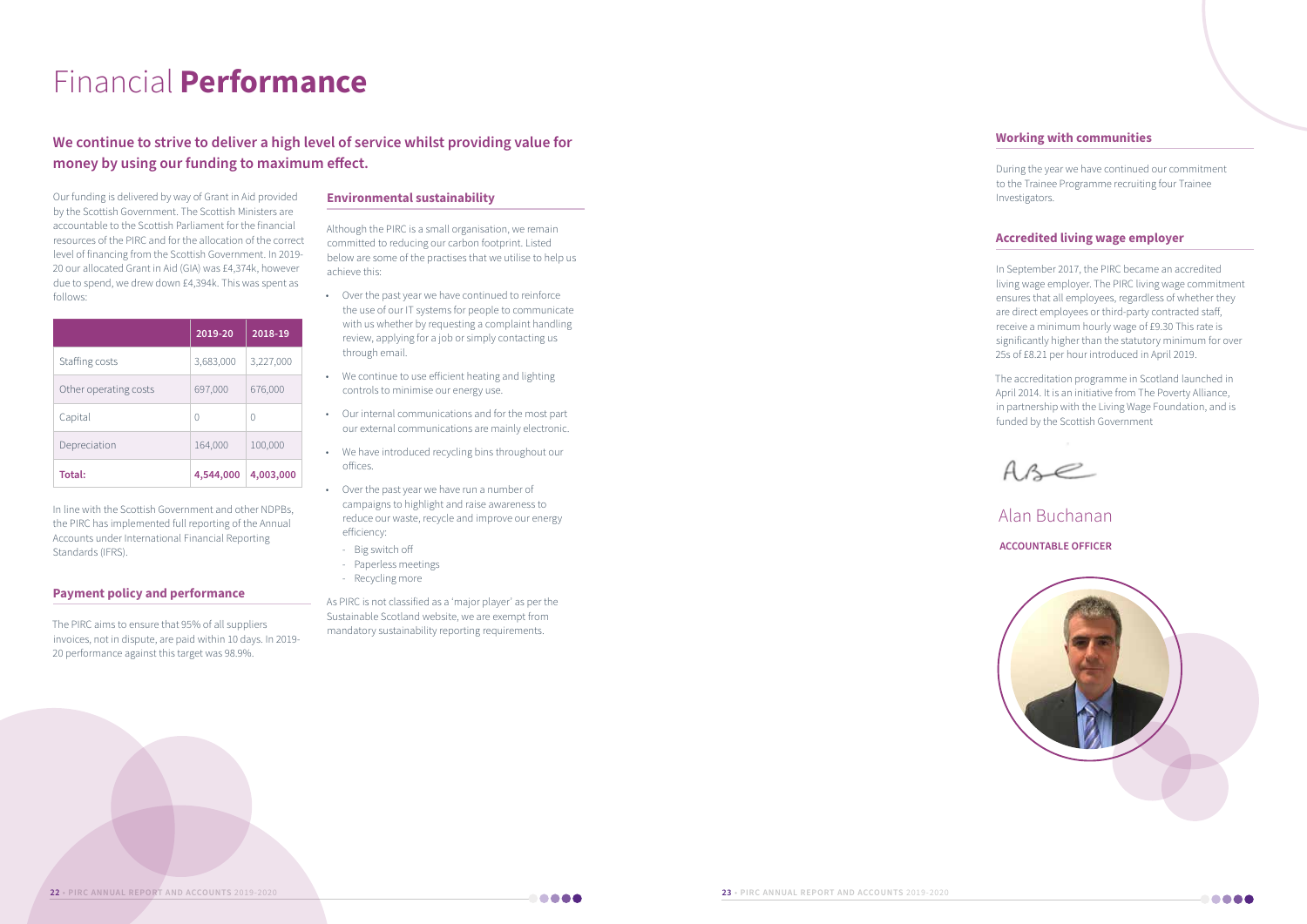This section contains the Director's report, the statement of the Accountable Officer's responsibilities and the governance statement.

#### **Corporate governance report**

# Accountability **Report**

The organisation comprises an Executive Team of the Commissioner, Michelle Macleod and the Director of Operations and Accountable Officer Alan Buchanan. Michelle Macleod took up her position as Commissioner on 17 August 2019 at the conclusion of the previous Commissioner Kate Frame's tenure.

The Executive Team is supported by the following Heads of Department:

#### **Head of Investigations – John McSporran**

**Head of Reviews and Policy – Ilya Zharov** 

#### **Head of Corporate Services and Human Resources – Sharon Smit**

The Executive Team is responsible for directing the major activities of the organisation during the year. It is for this reason that disclosure details provided in this report relate to the members of the Executive Team as named above.

The monthly Heads of Department Group meeting is attended by the Executive Team and is further supported by the leads on Finance and Communication. Performance, risk, finances and matters of strategic importance are considered at this meeting.

The PIRC Register of Interests is available on our website: https://pirc.scot/media/5164/ register-of-interests-feb-20.pdf. On the basis of robust assurance provided, there are no interests that conflict with the interests of the PIRC.

There were no data related security incidents during the year 2019/20.

#### **The Director's report**

In terms of the Police, Public Order and Criminal Justice (Scotland) Act 2006, Scottish Ministers have directed the PIRC to prepare for each financial year a statement of accounts in the form and on the basis set out in their Accounts Direction.

The accounts are prepared on an accruals basis and must give a true and fair view of the state of affairs of the PIRC and of its comprehensive net expenditure, financial position, cash flows and movement in taxpayers' equity for the financial year.

In preparing the accounts, the Accountable Officer is required to comply with the Financial Reporting Manual (FReM) and in particular to:

- Observe the Accounts Direction issued by Scottish Ministers, including the relevant accounting and disclosure requirements and apply suitable accounting policies on a consistent basis.
- Make judgements and estimates on a reasonable basis.
- State whether applicable accounting standards as set out in the FReM have been followed and disclose and explain any material departures in the financial statements.
- Prepare the financial statements on a "going concern" basis, unless it is inappropriate to presume that the Commissioner will continue in operation.
- Confirm that, as far as he or she is aware, there is no relevant audit information of which the entity's auditors are unaware, and the Accounting Officer has taken all the steps that he or she ought to have taken to make himself or herself aware of any relevant audit information and to establish that the entity's auditors are aware of that information.
- Confirm that the annual report and accounts as a whole is fair, balanced and understandable and that he or she takes personal responsibility for the annual report and accounts and the judgements required for determining that it is fair, balanced and understandable.

As Accountable Officer I am not aware of any relevant audit information of which our auditors are unaware. I have taken all necessary steps to ensure that I am aware of any relevant audit information and to establish that the auditors are also aware of this information.

As Accountable Officer, I confirm that this annual report and accounts as a whole is fair, balanced and understandable and that I take personal responsibility for the annual report and accounts and the judgements required for determining that it is fair, balanced and understandable.

#### **Statement of Accountable Officer's responsibilities**

As Accountable Officer, I have responsibility for maintaining a sound system of internal control that supports the achievement of the PIRC's policies, aims and objectives. I am also responsible for safeguarding the public funds and assets assigned to the PIRC, in accordance with the responsibilities set out in the "Memorandum to Accountable Officers".

The system of internal control is based on an on-going process designed to identify the principal risks to the achievement of the organisation's policies, aims and objectives; to evaluate the nature and extent of those risks and to manage them efficiently, effectively and economically. This process has been in place for the year ended 31 March 2020 and up to the date of approval of the annual report and accounts.

The system of internal control is designed to manage rather than eliminate the risk of failure to achieve the PIRC's policies, aims and objectives. It can therefore only provide reasonable and not absolute assurance of effectiveness.

The processes within the organisation have regard to the guidance to public bodies in Scotland issued by Scottish Ministers and set out in the Scottish Public Finance Manual with further guidance contained within the Governance and Accountability Framework Document agreed with Scottish Government.

As Accountable Officer I also have responsibility for reviewing the effectiveness of the systems of internal control. The following processes have been established to inform my review.

The PIRC has a Heads of Department Group which met twelve times during the past year. The Group develops and monitors the plans and agrees the strategic direction of the organisation under the strategic direction of the Commissioner. The Group comprises the Commissioner, the Director of Operations, the Head of Human Resources and Corporate Services, the Head of Reviews and Policy and the Head of Investigations. The Group is also attended by the Finance Manager and Head of Communications. It considers regular reports from the managers on progress towards meeting the organisation's performance objectives as well as reviewing the PIRC risk register and other standard corporate documents.

#### **Governance statement**

The PIRC has an Audit and Accountability Committee (AAC) which met three times during the year. The scheduled July 2019 meeting was cancelled due to the transitional period between Kate Frame leaving and Michelle Macleod taking up her post. The AAC approves the appointment of our internal auditors and reviews our annual accounts and internal audit reports. The AAC considers the risk management arrangements, receives regular updates on the corporate risk register, and reviews the annual assurances provided by management. The Chair of the Audit Committee provides annual assurance to the Police Investigations & Review Commissioner.

During the year our internal auditors conducted high level reviews of the following aspects of our business governance:

| <b>Internal Audits</b>     | <b>Assurance Level Provided</b> |
|----------------------------|---------------------------------|
| Staff Expenses             | Reasonable Assurance            |
| Records Management         | Substantial Assurance           |
| <b>Complaints Handling</b> | Substantial Assurance           |

The audit results were favourable with no high-level recommendations highlighting any areas that required immediate action. They did, however, recommend three medium and six low-level actions which have all been accepted and implemented.

The auditors also followed up on recommendations falling out of previous audits.

They concluded that we had made good progress with these.

All actions are tracked and once completed are reported to the Audit and Accountability Committee for sign off at the quarterly meetings.

The Director of Operations is designated as the PIRC's Accountable Officer by the Principal Accountable Officer of the Scottish Administration in accordance with sections 14 and 15 of the Public Finance and Accountability (Scotland) Act 2000. The responsibilities of an Accountable Officer, including responsibility for the propriety and regularity of the public finances for which

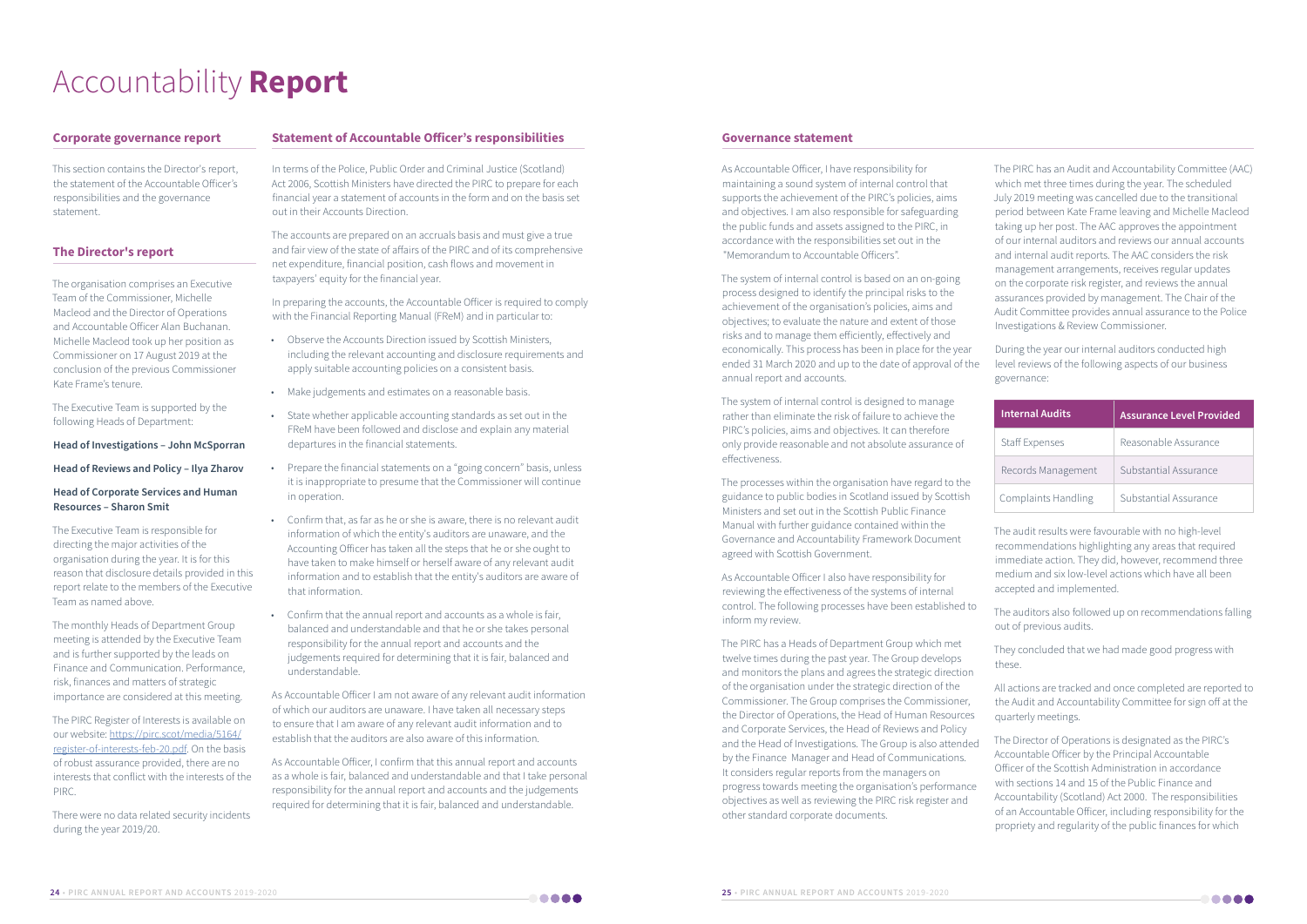

the Accountable Officer is answerable, for keeping proper records and for safeguarding the PIRC assets, are set out in the Memorandum to Accountable Officers for Other Public Bodies issued by the Scottish Government which is available here:

www.scotland.gov.uk/Resource/Doc/1069/0084581.doc

The Accountable Officer has received assurance checklists and certificates from the Heads of Department Group members, the Finance Manager, Head of Communications and the Corporate Services Officer in relation to their particular areas of responsibility.

PIRC has a risk strategy and policy which sets out the approach to risk management which is kept under annual review. The corporate risk register, which identifies the key risks facing the organisation, the likelihood and impact of the risk crystallising, the controls in place, the way in which the risk is monitored and any actions to mitigate the risk, is regularly reviewed by the Heads of Department Group, the AAC and Scottish Government (SG) at the quarterly Business Meeting.

Information risk is covered by the normal risk management arrangements. PIRC remains committed to information management and security and improving our arrangements for data sharing and data protection.

The system of internal financial control is based on a framework of regular management information, administrative procedures and a system of delegation and accountability. In particular it includes:

- Detailed budgeting processes with an annual budget sign off by the Sponsor Team at SG.
- Regular reviews by the Heads of Department Group of financial reports covering progress towards financial targets.
- Annual reviews and updates to standing orders, scheme of delegation and standing financial instructions.
- Monthly reviews of the corporate risk register.
- The PIRC Finance Manager carries out a monthly reconciliation of SEAS to PIRC bank accounts which the Director of Operations agrees.
- The PIRC Corporate Services Officer carries out monthly payroll reconciliation, reporting any anomalies to the Director of Operations.

As Accountable Officer, I have responsibility for reviewing the effectiveness of the system of internal control and risk management arrangements. My review is informed by:

- The work of the internal auditor which is directed through an audit plan agreed by the AAC and focuses on identified control risk areas. The internal auditors submit regular reports on the adequacy and effectiveness of the organisation's systems of internal control together with recommendations for improvement.
- Quarterly reviews by the AAC of the organisations corporate risk register and the work of Internal Audit in assessing the effectiveness of risk management arrangements.
- Comments made by the External Auditors in their management letters and other reports.

During the financial year to 31 March 2020 and up to the date of this statement no significant control weaknesses or issues have arisen, and no significant failures have arisen in the expected standards for good governance, risk management and control.

The Police Investigations and Review Commissioner's remuneration is determined by Scottish Ministers. The Commissioner, in turn, determines the remuneration of all staff.

The PIRC submits a pay remit within the terms and conditions of the Scottish Government (SG) Public Sector Pay Policy to its sponsoring department at SG for negotiation on an annual basis. A single year pay remit was approved for implementation for the whole of the financial year 2019-20 and was confirmed after the round of pay negotiations.

The PIRC also takes account of the Public Sector Pay Policy for Senior Appointments.

In line with SG pay policy guidance there were no performance or other form of bonus payments made in 2019-20.

#### **Remuneration policy**

# Remuneration **and Staff Report**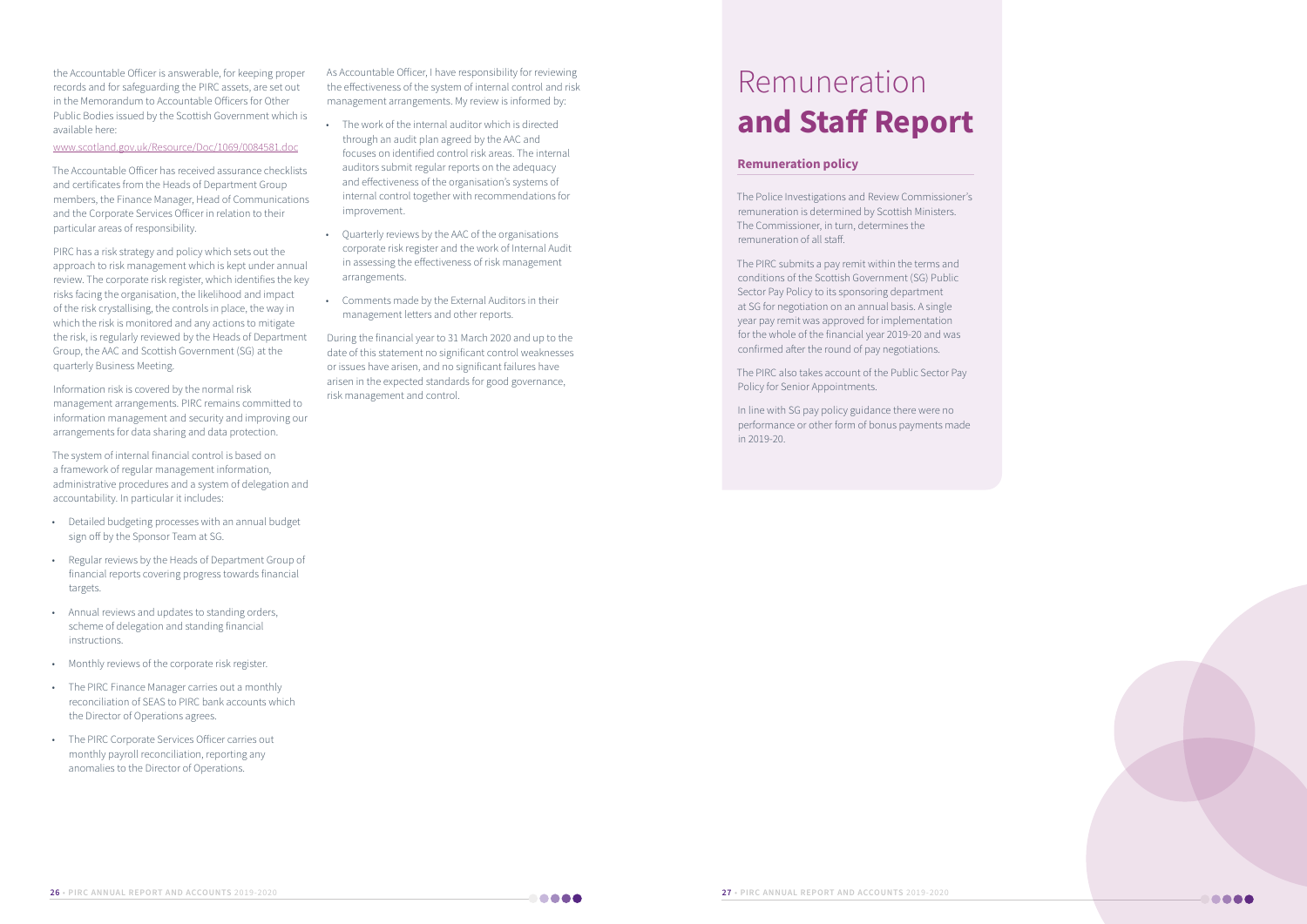

#### **Breakdown of staff resources as at 31 March 2020 by gender**

# Staff **Resources**

|                         | All                      | <b>Male</b>              | Female                   |
|-------------------------|--------------------------|--------------------------|--------------------------|
| Commissioner            | $\mathbf 1$              |                          | $\mathbf 1$              |
| Directors               | 1                        | $\mathbf{1}$             | $\overline{\phantom{a}}$ |
| Senior Managers (Other) | 3                        | $\overline{2}$           | $\mathbf 1$              |
| Other Staff:            | 63                       | 34                       | 29                       |
| Other appointments:     |                          |                          |                          |
| Fixed term appointments | 10                       | 3                        | 7                        |
| Secondees (Inward)      | $\overline{\phantom{a}}$ | $\sim$                   | $\sim$                   |
| Secondees (Outward)     | $\overline{\phantom{a}}$ | $\overline{\phantom{a}}$ | $\overline{\phantom{a}}$ |
| Agency staff            |                          | $\overline{\phantom{a}}$ | $\overline{\phantom{a}}$ |
| <b>Total</b>            | 78                       | 40                       | 38                       |

#### **Remuneration and pensions benefits (subject to audit)**

|                        | Total Remuneration 2019-20 | Total Remuneration 2018-19 |
|------------------------|----------------------------|----------------------------|
| Salary                 | £40,000 - £45,000          | £90,000 - £100,000         |
| <b>Pension Benefit</b> | £13,000                    | £108,000                   |
| Total                  | £53,000 - £58,000          | $£198,000 - £208,000$      |

#### **Kate Frame, Commissioner (Left PIRC 16.08.19)**

|                 | Total Remuneration 2019-20 | Total Remuneration 2018-19 |
|-----------------|----------------------------|----------------------------|
| Salary          | £55,000 - £60,000          | N/A                        |
| Pension Benefit | £84,000                    | N/A                        |
| <b>Total</b>    | £139,000 - £144,000        | N/A                        |

#### **Michelle MacLeod, Commissioner (Started 17.08.19)**

No performance bonuses or benefits in kind were made to the Commissioner or Director.

|                                        | <b>Total accrued pension</b><br>at age 60 as at 31 March<br>2020 & related lump sum<br>£'000 | Real increase in<br>pension & related<br>lump sum at age 60<br>£'000 | CETV at 31<br><b>March 2019</b><br>£'000 | CETV at 31<br><b>March 2020</b><br>£'000 | <b>Real Value of</b><br><b>CETV</b> increase<br>over year<br>£'000 |
|----------------------------------------|----------------------------------------------------------------------------------------------|----------------------------------------------------------------------|------------------------------------------|------------------------------------------|--------------------------------------------------------------------|
| Kate Frame<br>(left PIRC 16.08.19)     | $135 - 140$                                                                                  | $0 - 2.5$                                                            | 1,081                                    | 1105                                     | 13                                                                 |
| Michelle MacLeod<br>(started 17.08.19) | $80 - 85$                                                                                    | $7.5 - 10$                                                           | 562                                      | 644                                      | 72                                                                 |
| Alan Buchanan                          | $0 - 5$                                                                                      | $0 - 2.5$                                                            | 25                                       | 49                                       | 17                                                                 |

#### **Pension benefits**

|                                                                                                                      | 2019-20             | 2018-19             |
|----------------------------------------------------------------------------------------------------------------------|---------------------|---------------------|
| Median total remuneration of all PIRC staff                                                                          | £37,963             | £31,693             |
| Pay multiple between mid-point of Highest paid member of<br>staff banding and median total remuneration of all staff | 2.46                | 2.96                |
| Lowest pay banding:                                                                                                  | $£15,000 - £20,000$ | $£15,000 - £20,000$ |
| Highest pay banding                                                                                                  | £90,000 - £95,000   | £90,000 - £95,000   |

#### **Fair pay disclosure (subject to audit)**

|                 | Total Remuneration 2019-20 | Total Remuneration 2018-19 |
|-----------------|----------------------------|----------------------------|
| Salary          | £70,000 - £75,000          | £70,000 - £75,000          |
| Pension Benefit | £29,000                    | £27,000                    |
| Total           | £99,000 - £104,000         | $£97,000 - £102,000$       |

#### **Alan Buchanan, Director of Operations**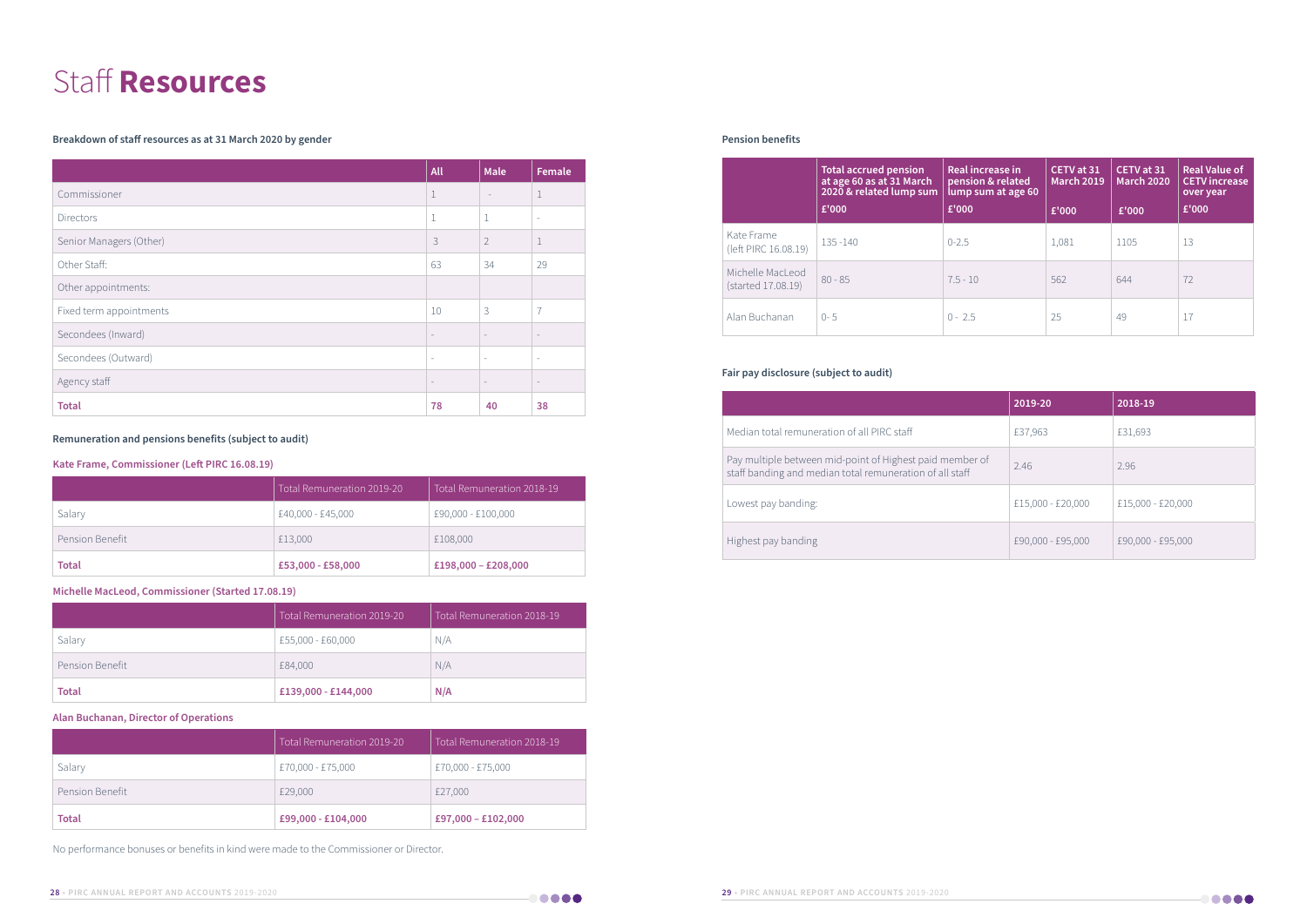A Cash Equivalent Transfer Value (CETV) is the actuarially assessed capitalised value of the pension scheme benefits accrued by a member at a particular point in time. The benefits valued are the member's accrued benefits and any contingent spouse's pension payable from the scheme. A CETV is a payment made by a pension scheme or arrangement to secure pension benefits in another pension scheme or arrangement when the member leaves a scheme and chooses to transfer the benefits accrued in their former scheme. The pension figures shown relate to the benefits that the individual has accrued as a consequence of their total membership of the pension scheme, not just their service in a senior capacity to which disclosure applies.

The figures include the value of any pension benefit in another scheme or arrangement which the member has transferred to the Civil Service pension arrangements. They also include any additional pension benefit accrued to the member as a result of their buying additional pension benefits at their own cost. CETVs are worked out in accordance with The Occupational Pension Schemes (Transfer Values) (Amendment) Regulations 2008 and do not take account of any actual or potential reduction to benefits resulting from Lifetime Allowance Tax which may be due when pension benefits are taken.

#### **The Cash Equivalent Transfer Value (CETV)**

This reflects the increase in CETV that is funded by the employer. It does not include the increase in accrued pension due to inflation, contributions paid by the employee (including the value of any benefits transferred from another pension scheme or arrangement) and uses common market valuation factors for the start and end of the period.

#### **The real increase in the value of the CETV**

Pension benefits are provided through the Civil Service pension arrangements. From 1 April 2015 a new pension scheme for civil servants was introduced – the Civil Servants and Others Pension Scheme or alpha, which provides benefits on a career average basis with a normal pension age equal to the member's State Pension Age (or 65 if higher). From that date all newly appointed civil servants and the majority of those already in service joined alpha. Prior to that date, civil servants participated in the Principal Civil Service Pension Scheme (PCSPS). The PCSPS has four sections: 3 providing benefits on a final salary basis (classic, premium or classic plus) with a normal pension age of 60; and one providing benefits on a whole career basis (nuvos) with a normal pension age of 65.

**Pensions** a pension based on his pensionable earnings during their period of scheme membership. At the end of the scheme year (31 March) the member's earned pension account is credited with 2.3% of their pensionable earnings in that scheme year and the accrued pension is uprated in line with Pensions Increase legislation. Benefits in alpha build up in a similar way to nuvos, except that the accrual rate in 2.32%. In all cases members may opt to give up (commute) pension for a lump sum up to the limits set by the Finance Act 2004.

These statutory arrangements are unfunded with the cost of benefits met by monies voted by Parliament each year. Pensions payable under classic, premium, classic plus, nuvos and alpha are increased annually in line with Pensions Increase legislation. Existing members of the PCSPS who were within 10 years of their normal pension age on 1 April 2012 remained in the PCSPS after 1 April 2015. Those who were between 10 years and 13 years and 5 months from their normal pension age on 1 April 2012 will switch into alpha sometime between 1 June 2015 and 1 February 2022. All members who switch to alpha have their PCSPS benefits 'banked', with those with earlier benefits in one of the final salary sections of the PCSPS having those benefits based on their final salary when they leave alpha. (The pension figures quoted for officials show pension earned in PCSPS or alpha – as appropriate. Where the official has benefits in both the PCSPS and alpha the figure quoted is the combined value of their benefits in the two schemes.) Members joining from October 2002 may opt for either the appropriate defined benefit arrangement or a 'money purchase' stakeholder pension with an employer contribution (partnership pension account).

Employee contributions are salary-related and range between 4.6% and 8.05% for members of classic, premium, classic plus, nuvos and alpha. Benefits in classic accrue at the rate of 1/80th of final pensionable earnings for each year of service. In addition, a lump sum equivalent to three years initial pension is payable on retirement. For premium, benefits accrue at the rate of 1/60th of final pensionable earnings for each year of service. Unlike classic, there is no automatic lump sum. Classic plus is essentially a hybrid with benefits for service before 1 October 2002 calculated broadly as per classic and benefits for service from October 2002 worked out as in premium. In nuvos a member builds up The partnership pension account is a stakeholder pension arrangement. The employer makes a basic contribution of between 8% and 14.75% (depending on the age of the member) into a stakeholder pension product chosen by the employee from a panel of providers. The employee does not have to contribute, but where they do make contributions, the employer will match these up to a limit of 3% of pensionable salary (in addition to the employer's basic contribution). Employers also contribute a further 0.5% of pensionable salary to cover the cost of centrallyprovided risk benefit cover (death in service and ill health retirement).

The accrued pension quoted is the pension the member is entitled to receive when they reach pension age, or immediately on ceasing to be an active member of the scheme if they are already at or over pension age. Pension age is 60 for members of classic, premium and classic plus, 65 for members of nuvos, and the higher of 65 or State Pension Age for members of alpha. (The pension figures quoted for officials show pension earned in PCSPS or alpha – as appropriate. Where the official has benefits in both the PCSPS and alpha the figure quoted is the combined value of their benefits in the two schemes, but note that part of that pension may be payable from different ages.)

Further details about the Civil Service pension arrangements can be found at the website www.civilservicepensionscheme.org.uk

Employer contributions for 2019-20 were £722k (2018-19: £504k) and were on average 20% of pay (2018-19: 16%).

PIRC pension benefits are provided through the Civil Service pension arrangements and administered for PIRC by Scottish Government.

#### **Pension liabilities**

During the period ended 31 March 2020 PIRC has recorded 365 days of sickness absence and an average of 4.7 days per employee. The Chartered Institute of Personnel Development (CIPD) absence survey in 2016 indicates that nationally 6.3 days/person are lost to sickness in a year. PIRC has a performance target of 95% attendance and our performance for the period to 31 March 2020 was 98.2%.

#### **Sickness absence**

PIRC spend as follows:

#### **Expenditure on consultancy and off payroll matters (subject to audit)**

|              | 2019-20 | 2018-19 |
|--------------|---------|---------|
| Consultancy: | £0      | £Ο      |
| Off Payroll: | f()     | £25,210 |

The PIRC is fully committed to equality and inclusion in the workplace and across our operation. This is reflected in both our working practices and our policies which are all equality impact assessed. An equality personal objective is mandatory for all PIRC staff.

All PIRC staff undertake biennial mandatory training in relation to equality and received training in diversity and inclusion in December 2019. All new recruits receive training during initial induction.



#### **Equal opportunities and diversity**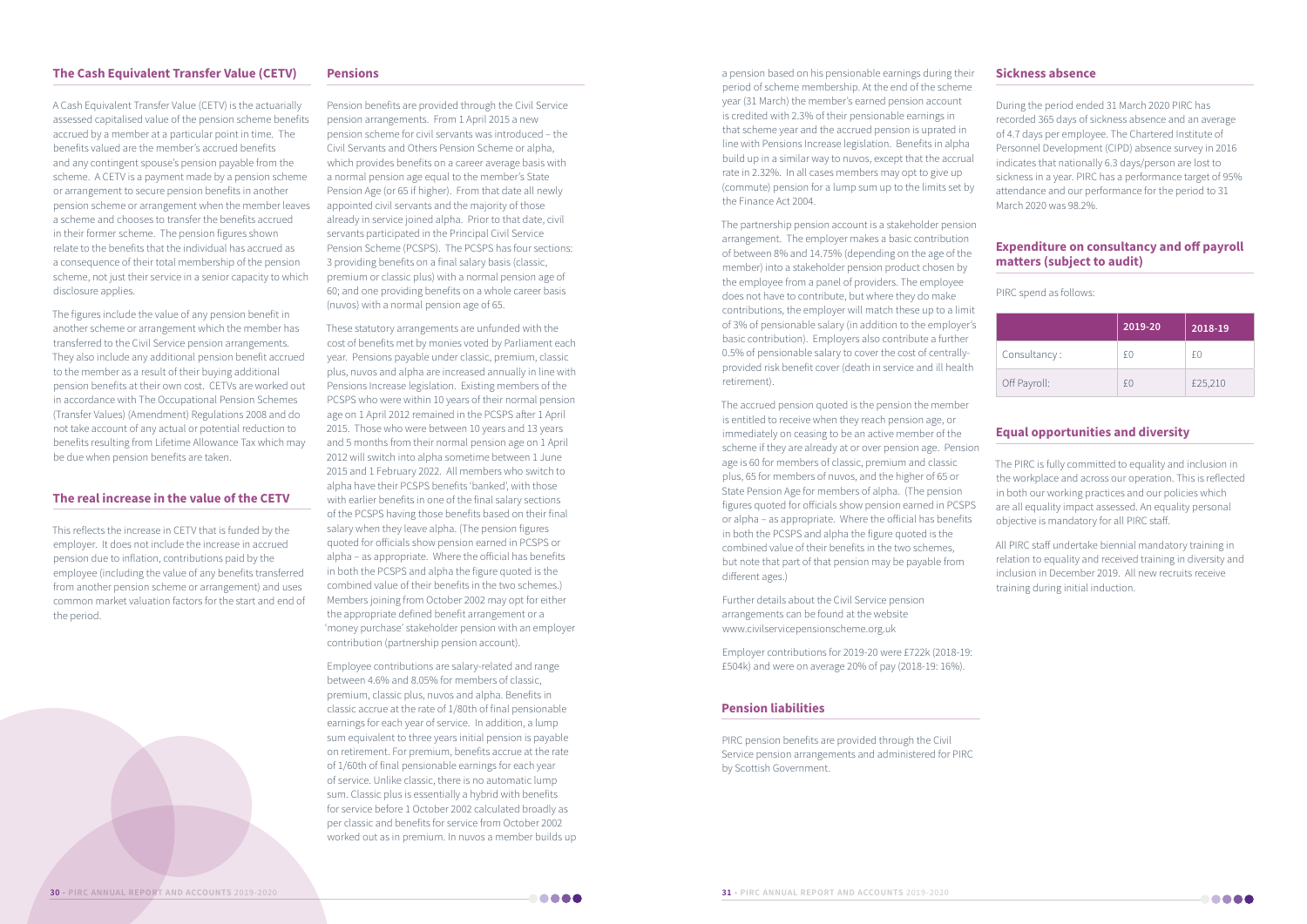#### **Staff costs (subject to audit)**

|                                         |           |                   |        | 2019-20                  | 2018-19                  |
|-----------------------------------------|-----------|-------------------|--------|--------------------------|--------------------------|
|                                         |           |                   |        | £'000                    | £'000                    |
|                                         | Permanent | <b>Fixed Term</b> | Agency | <b>Total</b>             | <b>Total</b>             |
| Wages and salaries                      | 2,453     | 228               |        | 2,681                    | 2,473                    |
| Social security costs                   | 254       | 21                |        | 275                      | 247                      |
| Other pension costs                     | 662       | 61                |        | 723                      | 504                      |
| Staff on secondment costs               |           |                   |        | $\overline{\phantom{a}}$ | $\overline{\phantom{a}}$ |
| Commissioner fees and expenses          |           |                   |        | $\overline{4}$           | 3                        |
| <b>Total administration staff costs</b> |           |                   |        | 3,683                    | 3,227                    |

#### **Staff numbers**

| Average numbers of employees during the year (FTE) | 2019-20 | 2018-19 |
|----------------------------------------------------|---------|---------|
| Commissioner                                       |         |         |
| Other staff (permanent and temporary appointments) |         | 67      |
| <b>Total</b>                                       |         | 68      |

There has been no voluntary termination payment during the financial year 2019/20.

#### **Early exit package (subject to audit)**

|                                        | 2019/20          | 2018/19 |
|----------------------------------------|------------------|---------|
| $<$ £10,000                            | Λ                | C       |
| $£10,000 - £25,000$                    | $\left( \right)$ | C       |
| £25,000 - £50,000                      | Λ                | 1       |
| $£50,000 - £100,000$                   | Ω                | Λ       |
| <b>Total number of</b><br>arrangements | ი                | 1       |

#### **Number of arrangements**

Approximately 52.3 hours were spent on trade union facility time.

Ase

#### **Trade Union facility time**

# Report on the audit **of the financial statements**

**Independent auditor's report to the members of the Police Investigations and Review Commissioner, the Auditor General for Scotland and the Scottish Parliament**

We have audited the financial statements in the annual report and accounts of the Police Investigations and Review Commissioner for the year ended 31 March 2020 under the Police, Public Order and Criminal Justice (Scotland) Act 2006. The financial statements comprise the Statement of Financial Position, the Statement of Comprehensive Net Expenditure, the Statement of Cash Flow, the Statement of Changes in Taxpayers' Equity and notes to the financial statements, including a summary of significant accounting policies. The financial reporting framework that has been applied in their preparation is applicable law and International Financial Reporting Standards (IFRSs) as adopted by the European Union, and as interpreted and adapted by the 2019/20 Government Financial Reporting Manual (the 2019/20 FReM).

In our opinion the accompanying financial statements:

- Give a true and fair view in accordance with the Police, Public Order and Criminal Justice (Scotland) Act 2006 and directions made thereunder by the Scottish Ministers of the state of the body's affairs as at 31 March 2019 and of its net expenditure for the year then ended.
- Have been properly prepared in accordance with IFRSs as adopted by the European Union, as interpreted and adapted by the 2019/20 FReM.
- Have been prepared in accordance with the requirements of the Police, Public Order and Criminal Justice (Scotland) Act 2006 and directions made thereunder by the Scottish Ministers.

#### **Opinion on financial statements**

We conducted our audit in accordance with applicable law and International Standards on Auditing (UK) (ISAs (UK)), as required by the Code of Audit Practice approved by the Auditor General for Scotland. Our responsibilities under those standards are further described in the auditor's responsibilities for the audit of the financial statements section of our report. We were appointed by the Auditor General on 31 May 2016. The period of total uninterrupted appointment is 4 years. We are independent of the body in accordance with the ethical requirements that are relevant to our audit of the financial statements in the UK including the Financial Reporting Council's Ethical Standard, and we] have fulfilled our other ethical responsibilities in accordance with these requirements. Non-audit services prohibited by the Ethical Standard were not provided to the body. We believe that the audit evidence we have obtained is sufficient and appropriate to provide a basis for our opinion.

#### **Basis for opinion**

We have nothing to report in respect of the following matters in relation to which the ISAs (UK) require us to report to you where:

- The use of the going concern basis of accounting in the preparation of the financial statements is not appropriate.
- The body has not disclosed in the financial statements any identified material uncertainties that may cast significant doubt about its ability to continue to adopt the going concern basis of accounting for a period of at least twelve months from the date when the financial statements are authorised for issue.



#### **Conclusions relating to going concern basis of accounting**

Alan Buchanan **ACCOUNTABLE OFFICER Date: 26 October 2020**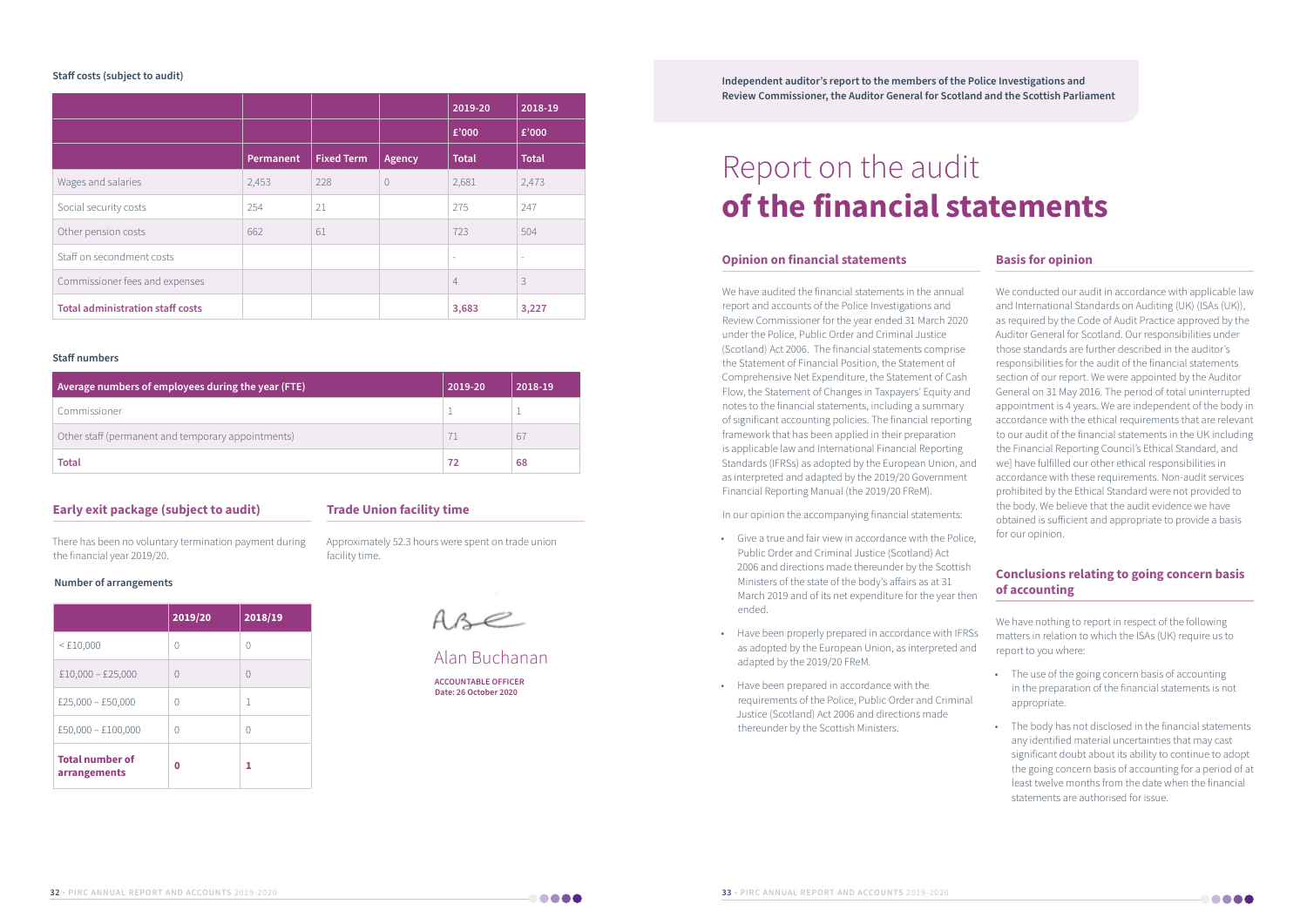We have reported in a separate Annual Audit Report, which is available from the Audit Scotland website, the most significant assessed risks of material misstatement that we identified and our conclusions thereon.

#### **Risks of material misstatement**

As explained more fully in the Statement of the Accountable Officer Responsibilities, the Accountable Officer is responsible for the preparation of financial statements that give a true and fair view in accordance with the financial reporting framework, and for such internal control as the Accountable Officer determines is necessary to enable the preparation of financial statements that are free from material misstatement, whether due to fraud or error.

In preparing the financial statements, the Accountable Officer is responsible for assessing the body's ability to continue as a going concern, disclosing, as applicable, matters related to going concern and using the going concern basis of accounting unless deemed inappropriate.

#### **Responsibilities of the Accountable Officer for the financial statements**

Our objectives are to obtain reasonable assurance about whether the financial statements as a whole are free from material misstatement, whether due to fraud or error, and to issue an auditor's report that includes our opinion. Reasonable assurance is a high level of assurance, but is not a guarantee that an audit conducted in accordance with ISAs (UK) will always detect a material misstatement when it exists. Misstatements can arise from fraud or error and are considered material if, individually or in the aggregate, they could reasonably be expected to influence the economic decisions of users taken on the basis of these financial statements.

The risk of not detecting a material misstatement resulting from fraud is higher than for one resulting from error, as fraud may involve collusion, intentional omissions, misrepresentations, or the override of internal control. The capability of the audit to detect fraud and other irregularities depends on factors such as the skilfulness of the perpetrator, the frequency and extent of manipulation, the degree of collusion involved, the relative size of individual amounts manipulated, and the seniority of

#### **Auditor's responsibilities for the audit of the financial statements**

those individuals involved. [I/We] therefore design and perform audit procedures which respond to the assessed risks of material misstatement due to fraud.

A further description of the auditor's responsibilities for the audit of the financial statements is located on the Financial Reporting Council's website www.frc.org.uk/ auditorsresponsibilities. This description forms part of our auditor's report.

The Accountable Officer is responsible for the other information in the annual report and accounts. The other information comprises the information other than the financial statements, the audited part of the Remuneration and Staff Report, and our auditor's report thereon. Our opinion on the financial statements does not cover the other information and we do not express any form of assurance conclusion thereon except on matters prescribed by the Auditor General for Scotland to the extent explicitly stated later in this report.

In connection with our audit of the financial statements, our responsibility is to read all the other information in the annual report and accounts and, in doing so, consider whether the other information is materially inconsistent with the financial statements or our knowledge obtained in the audit or otherwise appears to be materially misstated. If we identify such material inconsistencies or apparent material misstatements, we are required to determine whether there is a material misstatement in the financial statements or a material misstatement of the other information. If, based on the work we have performed, we conclude that there is a material misstatement of this other information, we are required to report that fact. We have nothing to report in this regard.

#### **Other information in the annual report and accounts**

# Report on regularity **of expenditure and income**

In our opinion in all material respects the expenditure and income in the financial statements were incurred or applied in accordance with any applicable enactments and guidance issued by the Scottish Ministers.

#### **Opinion on regularity**

The Accountable Officer is responsible for ensuring the regularity of expenditure and income. We are responsible for expressing an opinion on the regularity of expenditure and income in accordance with the Public Finance and Accountability (Scotland) Act 2000.

#### **Responsibilities for regularity**

### Report on **other requirements**

In our opinion, the audited part of the Remuneration and Staff Report has been properly prepared in accordance with the Police, Public Order and Criminal Justice (Scotland) Act 2006 and directions made thereunder by the Scottish Ministers.

In our opinion, based on the work undertaken in the course of the audit:

- The information given in the Performance Report for the financial year for which the financial statements are prepared is consistent with the financial statements and that report has been prepared in accordance with the Police, Public Order and Criminal Justice (Scotland) Act 2006 and directions made thereunder by the Scottish Ministers.
- The information given in the Governance Statement for the financial year for which the financial statements are prepared is consistent with the financial statements and that report has been prepared in accordance with the Police, Public Order and Criminal Justice (Scotland) Act 2006 and directions made thereunder by the Scottish Ministers.

#### **Opinions on matters prescribed by the Auditor General for Scotland**

We are required by the Auditor General for Scotland to report to you if, in our opinion:

- Adequate accounting records have not been kept.
- The financial statements and the audited part of the Remuneration and Staff Report are not in agreement with the accounting records.
- We have not received all the information and explanations we require for our audit.

We have nothing to report in respect of these matters.

#### **Matters on which we are required to report by exception**

In addition to our responsibilities for the annual report and accounts, our conclusions on the wider scope responsibilities specified in the Code of Audit Practice are set out in our Annual Audit Report.



#### **Conclusions on wider scope responsibilities**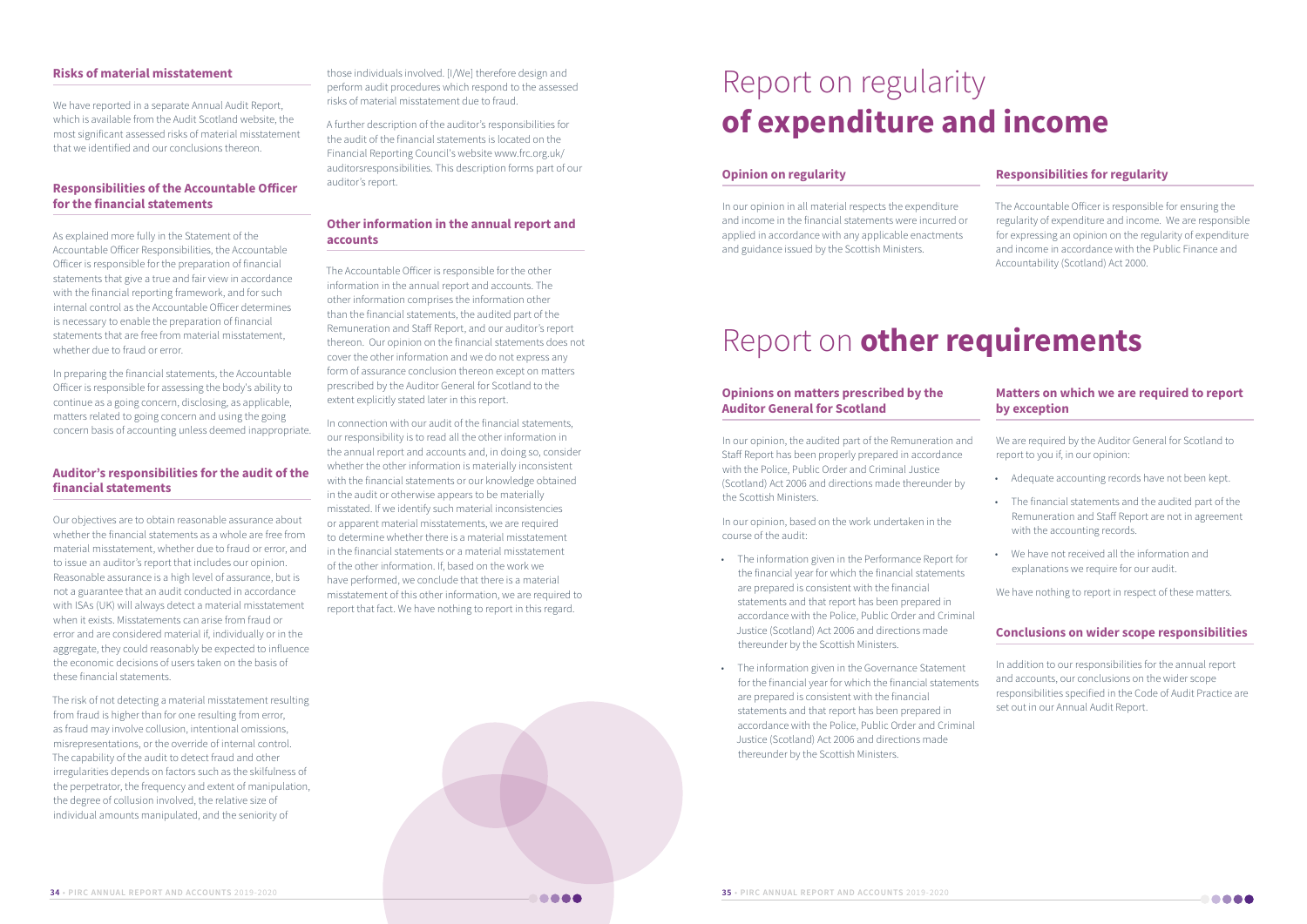# Use of **our report**

This report is made solely to the parties to whom it is addressed in accordance with the Public Finance and Accountability (Scotland) Act 2000 and for no other purpose. In accordance with paragraph 120 of the Code of Audit Practice, we do not undertake to have responsibilities to members or officers, in their individual capacities, or to third parties.

Nich Bennett

# The Financial **Statements**

### **STATEMENT OF COMPREHENSIVE NET EXPENDITURE Year ending 31 March 2020**

|                             |                | 2019-20 | 2018-19 |
|-----------------------------|----------------|---------|---------|
|                             | <b>Note</b>    | £'000s  | £'000s  |
| <b>ADMINISTRATIVE COSTS</b> |                |         |         |
| Staff costs                 | $\overline{2}$ | 3,683   | 3,227   |
| Other admin costs           | 3,4            | 697     | 676     |
| Depreciation / Amortisation | 5,6            | 164     | 100     |
| <b>NET OPERATING COST</b>   |                | 4,544   | 4,003   |

....

| ADMINISTRATIVE COSTS |  |
|----------------------|--|

Other admin costs

Nick Bennett **(for and on behalf of Azets Audit Services)**

**Exchange Place 3 Semple Street Edinburgh EH3 8BL Date: 27 October 2020**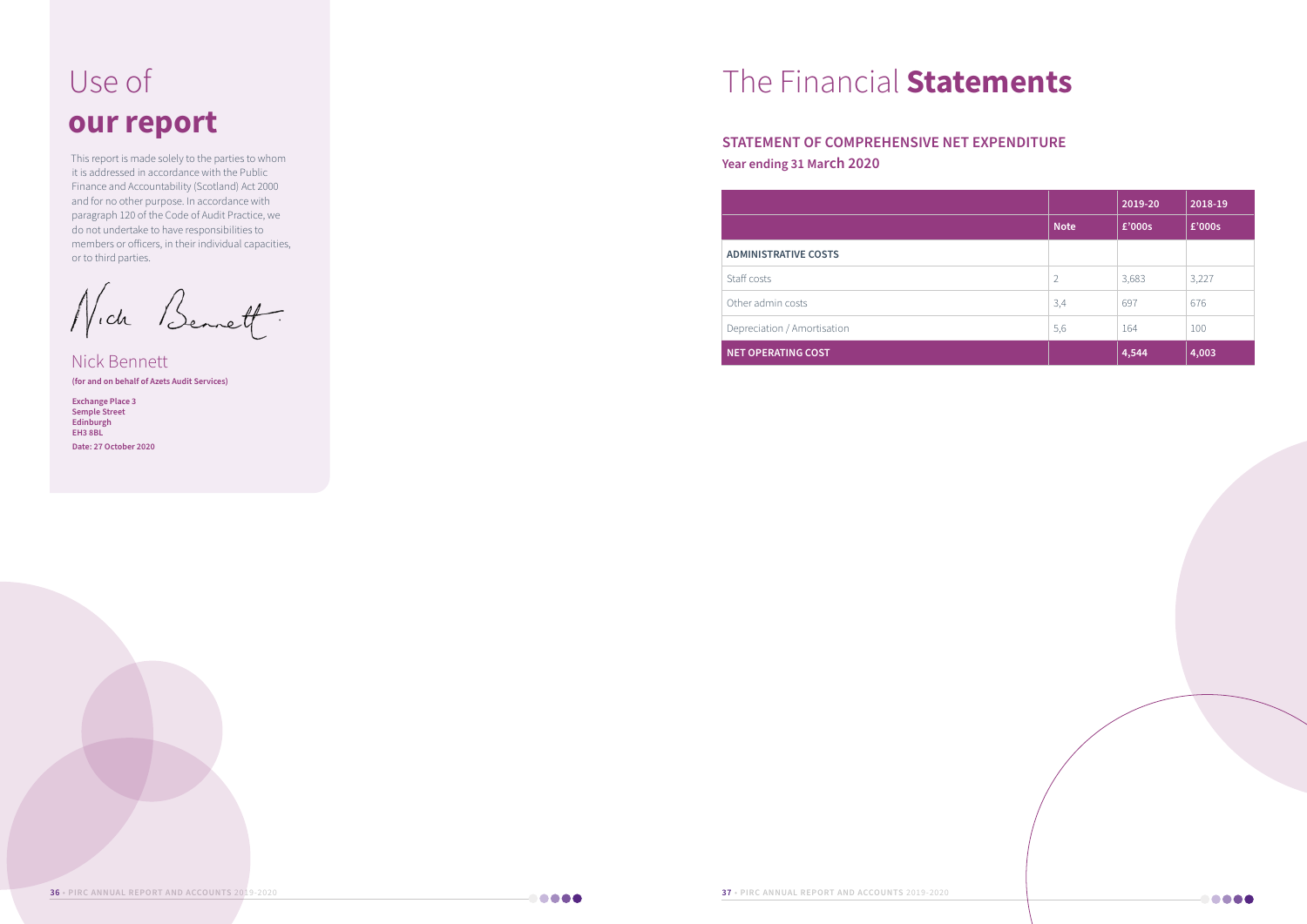

|                                              |                | 31 March 2020 | 31 March 2019 Restated |
|----------------------------------------------|----------------|---------------|------------------------|
|                                              | <b>Note</b>    | £'000s        | £'000s                 |
| <b>NON-CURRENT ASSETS</b>                    |                |               |                        |
| Property, plant and equipment                | 5              | 301           | 457                    |
| Intangibles                                  | 6              | 15            | 23                     |
| <b>TOTAL NON-CURRENT ASSETS</b>              |                | 316           | 480                    |
| <b>CURRENT ASSETS</b>                        |                |               |                        |
| Trade and other receivables                  | $\overline{7}$ | 71            | 82                     |
| Cash and cash equivalents                    | $\,8\,$        | 477           | 429                    |
| <b>Total current assets</b>                  |                | 548           | 511                    |
| <b>TOTAL ASSETS</b>                          |                | 864           | 991                    |
| <b>CURRENT LIABILITIES</b>                   |                |               |                        |
| Trade and other payables                     | $\mathcal{G}$  | 348           | 328                    |
| <b>Total current liabilities</b>             |                | 348           | 328                    |
| <b>TOTAL ASSETS LESS CURRENT LIABILITIES</b> |                | 516           | 663                    |
| <b>NON-CURRENT LIABILITIES</b>               |                |               |                        |
| Other Financial liabilities                  | 9              | 32            | 32                     |
| <b>Total non-current liabilities</b>         |                | 32            | 32                     |
| <b>TOTAL ASSETS LESS TOTAL LIABILITIES</b>   |                | 484           | 631                    |
| <b>TAXPAYERS EQUITY</b>                      |                |               |                        |
| General Fund                                 | SOCTE          | 484           | 631                    |
| <b>TOTAL TAXPAYERS EQUITY</b>                |                | 484           | 631                    |

 $Ase$ 

### **STATEMENT OF FINANCIAL POSITION As at 31 March 2020**

### **STATEMENT OF CASH FLOWS Year ending 31 March 2020**

|                                                                |             | 2019-20  | 2018-19 |
|----------------------------------------------------------------|-------------|----------|---------|
|                                                                | <b>Note</b> | £'000s   | £'000s  |
| <b>CASH FLOWS FROM OPERATING ACTIVITIES</b>                    |             |          |         |
| Net operating cost                                             | SOCNE       | (4, 544) | (4,003) |
| Adjustments for non-cash transactions:                         |             |          |         |
| * Depreciation                                                 | 5,6         | 164      | 100     |
| * Notional costs                                               | 4           | 3        | 3       |
| Movements in working capital                                   |             |          |         |
| * (Increase)/Decrease in trade and other receivables           | 7           | 11       | (29)    |
| * Increase/(Decrease) in trade and other payables              | 9           | 20       | (8)     |
| <b>NET CASH OUTFLOW FROM OPERATING ACTIVITIES</b>              |             | (4, 346) | (3,937) |
| <b>CASH FLOWS FROM INVESTING ACTIVITIES</b>                    |             |          |         |
| Purchase of property, plant and equipment                      | 5           | (0)      | (185)   |
| <b>NET CASH FLOW FROM INVESTING ACTIVITIES</b>                 |             | (0)      | (185)   |
| <b>CASH FLOWS FROM FINANCING ACTIVITIES</b>                    |             |          |         |
| Increase/(Decrease) in deferred lease payments                 | 9           | (0)      | (0)     |
| Funding                                                        | SOCTE       | 4,394    | 4,162   |
| <b>NET CASH FLOW FROM INVESTING ACTIVITIES</b>                 |             | 4,394    | 4,162   |
| NET INCREASE/(DECREASE) IN CASH AND CASH<br><b>EQUIVALENTS</b> |             | 48       | 40      |
| Cash and cash equivalents at beginning of period               | 8           | 429      | 389     |
| Cash and cash equivalents at end of period                     | 8           | 477      | 429     |
| NET CHANGE IN CASH AND CASH EQUIVALENT<br><b>BALANCES</b>      | 8           | 48       | 40      |

Alan Buchanan

**POLICE INVESTIGATIONS & REVIEW COMMISSIONER Hamilton House, Caird Park, Hamilton ML3 0QA Scotland**

**ACCOUNTABLE OFFICER Date: 26 October 2020**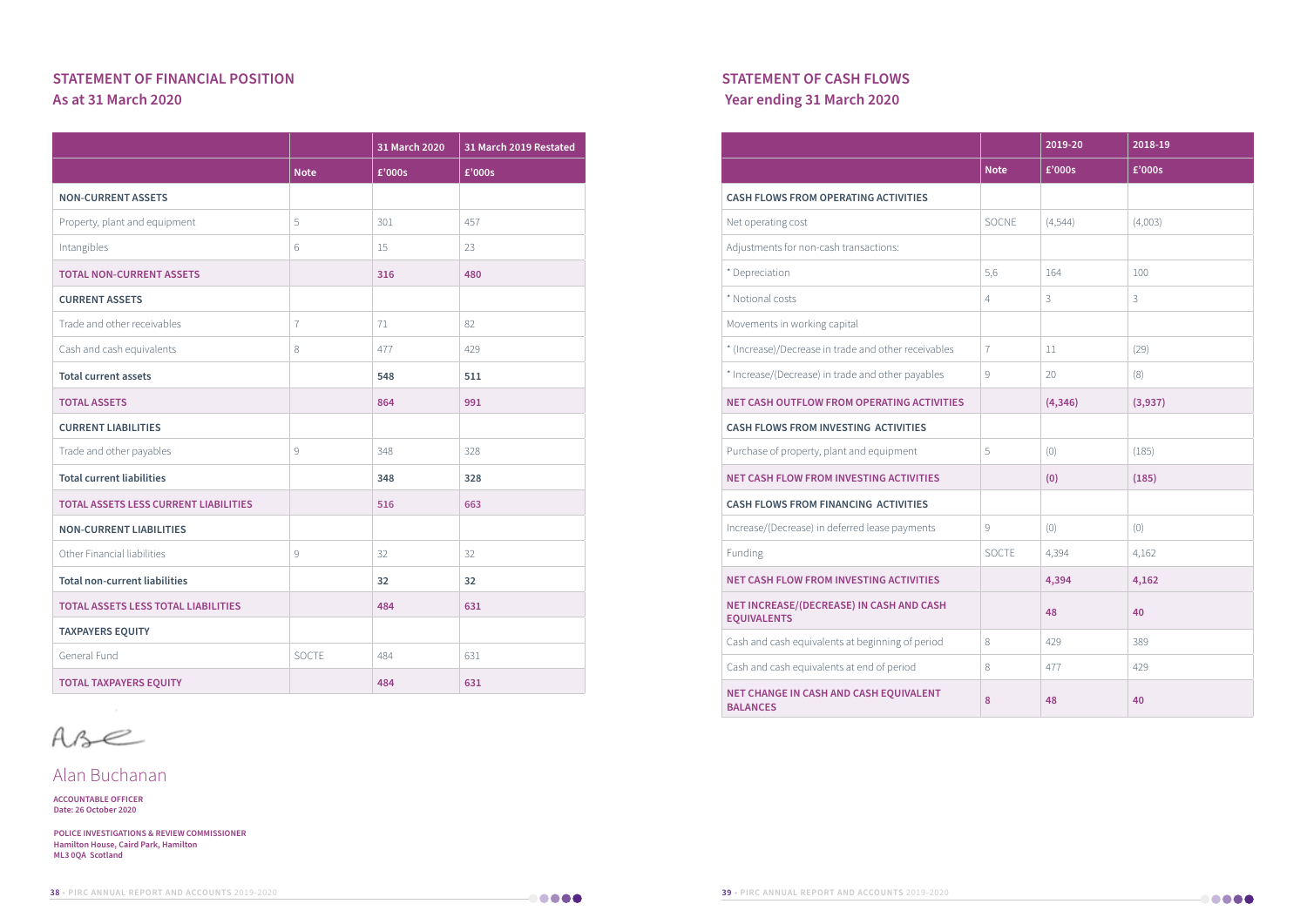|                                   |                | <b>General Fund</b> |
|-----------------------------------|----------------|---------------------|
|                                   | <b>Note</b>    | £'000s              |
| <b>Balance at 1 April 2019</b>    |                | 631                 |
| Non-cash charges - notional costs | $\overline{4}$ | 3                   |
| Net operating cost for the year   | SOCNE          | (4, 544)            |
| Net funding                       |                | 4,394               |
| <b>BALANCE AT 31 MARCH 2020</b>   |                | 484                 |
| <b>Balance at 1 April 2018</b>    |                |                     |
| Non-cash charges - notional costs | $\overline{4}$ | 469                 |
| Net operating cost for the year   | SOCNE          | 3                   |
| Net funding                       |                | (4,003)             |
| <b>Balance at 31 March 2019</b>   |                | 631                 |

### **STATEMENT OF CHANGES IN TAXPAYERS' EQUITY Year ending 31 March 2020**

### **NOTES TO THE ACCOUNTS Year ending 31 March 2020**

These financial statements have been prepared in accordance with the Government Financial Reporting Manual (FReM) issued by HM Treasury. The accounting policies contained in the FReM apply International Financial Reporting Standards (IFRSs) as adapted or interpreted for the public sector context. Where the FReM permits a choice of accounting policy, the accounting policy which is judged to be the most appropriate to the particular circumstance for the purpose of giving a true and fair view has been selected. The particular polices adopted by the Police Investigations and Review Commissioner are described below. They have been applied consistently in dealing with items that are considered material to the accounts.

#### **(a) Basis of accounting**

 The accounts are prepared under the historical cost convention modified to account for the revaluation of property, plant and equipment to fair value as determined by the relevant accounting standard.

#### **(b) Property, plant and equipment (PPE)**

The estimated useful lives range as follows: Software licences 5 years

 Depreciated historic cost has been used as a proxy for the fair value of all assets. All of the assets in these categories have:

- Low values or short useful economic lives which realistically reflect the life of the asset.
- An amortisation charge which provides a realistic reflection of consumption.

 The capitalisation thresholds for the principal categories of assets is £5,000, with the exception of IT assets, where the capitalisation threshold is £1,000. Assets below these thresholds may be capitalised if they fall within the same project.

 Assets under construction are held at cost until operational. Thereafter they are valued as above in accordance with all other assets in the same category and will become subject to depreciation in line with note 1c).

#### **1. Statement of accounting policies (c) Depreciation**

 Depreciation is provided on property, plant and equipment, on a straight line basis at rates sufficient to write down their cost over their estimated useful lives. The depreciation periods for the principal categories of assets are:

| <b>Buildings</b>       | 15 years |
|------------------------|----------|
| Plant and machinery    | 15 years |
| Fixtures and fittings  | 5 years  |
| Office equipment       | 5 years  |
| Information Technology | 5 years  |

 A full year is charged in the year of acquisition, and there is no charge in the year of disposal.

Assets under construction are not depreciated.

#### **(d) Intangible assets**

 Intangible assets are measured initially at cost. Licence costs which meet the criteria for recognition as software licences are capitalised and are stated at cost less accumulated amortisation. Amortisation is provided to write off the cost of the intangible fixed assets below:

 A full year is charged in the year of acquisition, and there is no charge in the year of disposal.

#### **(e) Government grants**

 All of the expenditure of the PIRC is met from funds advanced by the Scottish Government within an approved allocation. Cash drawn down to fund expenditure within this approved allocation is credited to the general fund. Funding for the acquisition of fixed assets received from the Scottish Government is credited to the general fund. Funding received from any other source for the acquisition of specific assets is recognised as income in the statement of comprehensive net expenditure.

#### **(f) Amortisation of rent-free periods**

 The benefit of rent-free periods on leases of premises is amortised over the period of the lease or over the period to a lease break point when this is the most probable end of lease, whichever is the shorter.

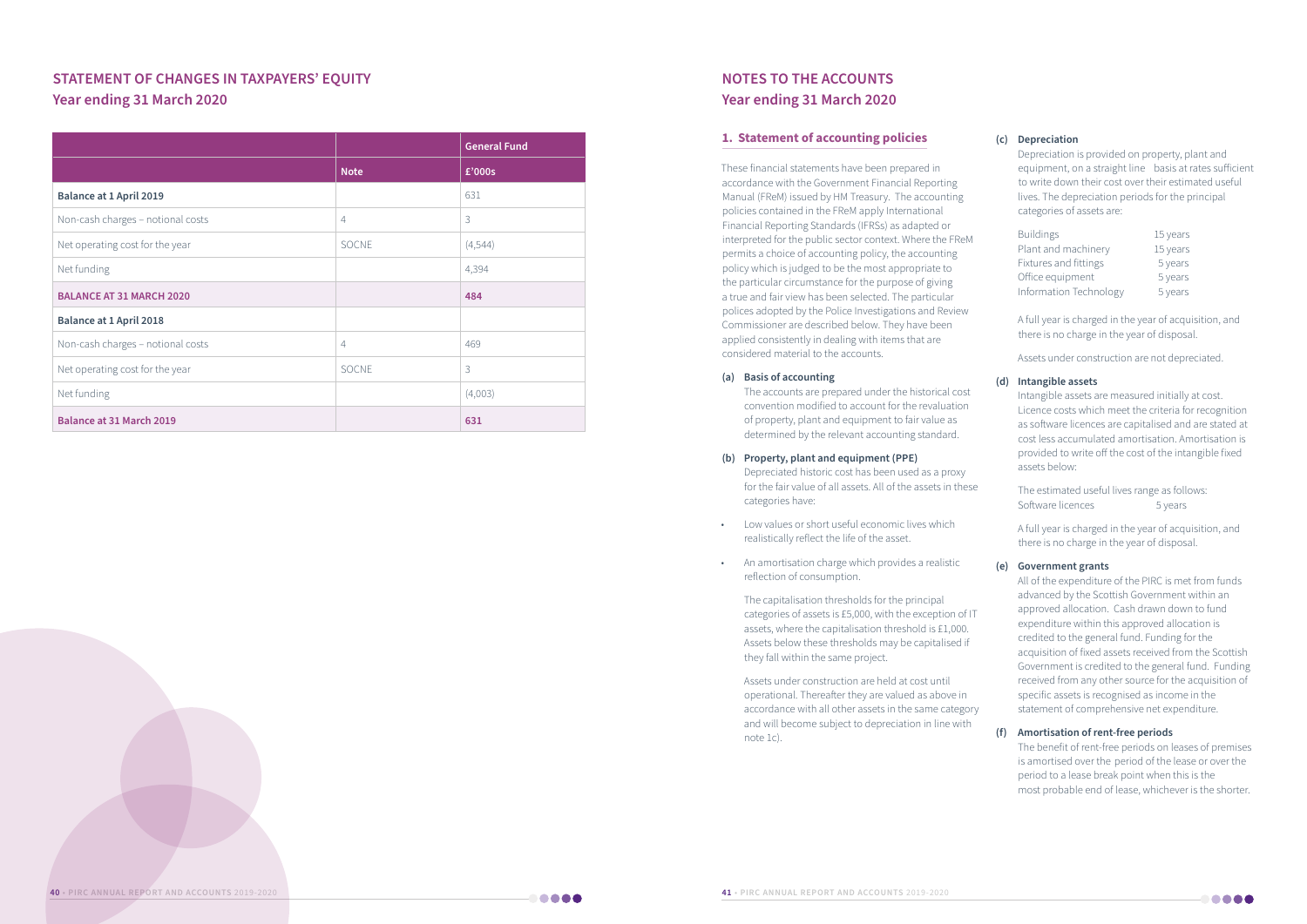#### **(g) Operating leases**

 Rentals payable under operating leases are charged to the revenue account over the term of the lease.

#### **(h) Provisions**

 Provisions are made for obligations which are of an uncertain amount or time at the balance sheet date. During financial year 2019-20, the PIRC made no provisions.

#### **(i) Value added tax**

 Irrecoverable tax is charged to the relevant expenditure category or included in the capitalised purchase cost of fixed assets.

#### **(j) Receivables**

 All material amounts due as at 31 March 2020 have been brought into the account irrespective of when actual payments were received.

#### **(k) Payables**

 All material amounts outstanding as at 31 March 2020 have been brought into account irrespective of when actual payments were made.

#### **(l) Pensions**

 Pension benefits are provided through the Principal Civil Service Pension Scheme which is an unfunded multi-employer defined benefit scheme. As it is not possible to identify the PIRC share of the underlying assets and liabilities of the scheme, PIRC has accounted for the contributions to the scheme as if it was a defined contribution scheme. This is in accordance with FRS 17.

 The funding arrangements are through defined contributions.

 It is not possible to identify or describe the extent to which PIRC is liable for other entities obligations or any agreed allocation of deficit/surplus on the wind-up of the plan given the scale of our involvement in relation to the wider Scottish Government (SG). The exact proportion of the plan attributable to PIRC is negligible in relation to SG and other related bodies within the plan. Employer contributions to the scheme are shown in the Remuneration and Staff Report.

#### **(m) Going concern**

 The Police and Fire Reform (Scotland) Act 2012 established a single Police Service in Scotland and the Police Investigations and Review Commissioner (PIRC). The act came in to effect on 1 April 2013. PIRC was established and came in to effect from 1 April 2013. It is appropriate for the accounts of PIRC to be prepared on a going concern basis.

Accommodation including Rent & Rates Maintenance and Cleaning Office Equipment Research and Consultancy  $1188$  188 145 Travel and Subsistence Legal Fees 21 13 Training and Conference costs Telephones Electricity 10 and 10 and 10 and 10 and 10 and 10 and 10 and 10 and 10 and 10 and 10 and 10 and 10 and 10 and 10 and 10 and 10 and 10 and 10 and 10 and 10 and 10 and 10 and 10 and 10 and 10 and 10 and 10 and 10 and 10 and Printing and Publications External audit fee Internal audit fee Recruitment Stationery Catering & Hospitality Other Office costs Furniture & Fittings Childcare Vouchers **Total other operating costs 694 673**

#### **(n) Disclosure of new accounting standards**

 Due to the recent pandemic the effective date of IFRS 16 in the public sector has been deferred from 1st April 2020 to 1st April 2021. Under IFRS 16 the premise lease will be capitalised and held as an asset on the Statement of Financial Position (SoFP) in 2021/22 alongside the recently capitalised lease incentives and dilapidations provision. There will also be a lease liability on the SoFP which represent the obligation to make lease payments. Depreciation will be charged on the asset and interest will be charged on the lease liability, cash repayments will also be recognised in the Statement of Cash Flows, as required by IAS 7. Due to the prior capitalisation of initial lease costs, the right of use asset and liability will each be £82,544 at 1st April 2021. Although the overall expense over the lifetime of the lease will be the same due to timing differences and the implicit interest rate a £699 greater expense will occur in 2021-22.

#### **(o) Salaries**

 The increase in salary costs reflects the uplift to our GIA of £1,068k for 2018/19 being fully utilised. There has also been an increase to employer pension contributions of 6% for which we were given £120k of additional GIA. The cost to PIRC however was circa £150k which we have funded through vacancy management.

An average of 77 staff were on PIRC payroll during 2019/20 at a cost of £3,683k (for full details see Remuneration and Staffing Report).

#### **2. Staff costs**

#### **3. Other operating costs**

| 2019-20                   | 2018-19                   |
|---------------------------|---------------------------|
| $\textbf{E}'\textbf{000}$ | $\textbf{E}'\textbf{000}$ |
| 191                       | 189                       |
| 26                        | 44                        |
| $11\,$                    | 37                        |
| $\mathbb{Z}^{\mathbb{Z}}$ | ÷,                        |
| 188                       | 145                       |
| $111\,$                   | 99                        |
| 21                        | 13                        |
| 28                        | 36                        |
| 20                        | 25                        |
| 15                        | 10                        |
| 29                        | 29                        |
| 13                        | 12                        |
| 12                        | 12                        |
| $\overline{2}$            | $\overline{4}$            |
| 3                         | $\overline{4}$            |
| $\,1\,$                   | $\overline{2}$            |
| 23                        | 10                        |
| $\overline{\phantom{a}}$  | ÷,                        |
| $\omega_{\rm c}$          | $\overline{2}$            |
| 694                       | 673                       |

#### **4. Notional costs**

| 2019-20 | 2018-19 |
|---------|---------|
| £'000   | £'000   |
| 3       | 3       |
| 3       | 3       |



Internal Accountancy Fees

**Total**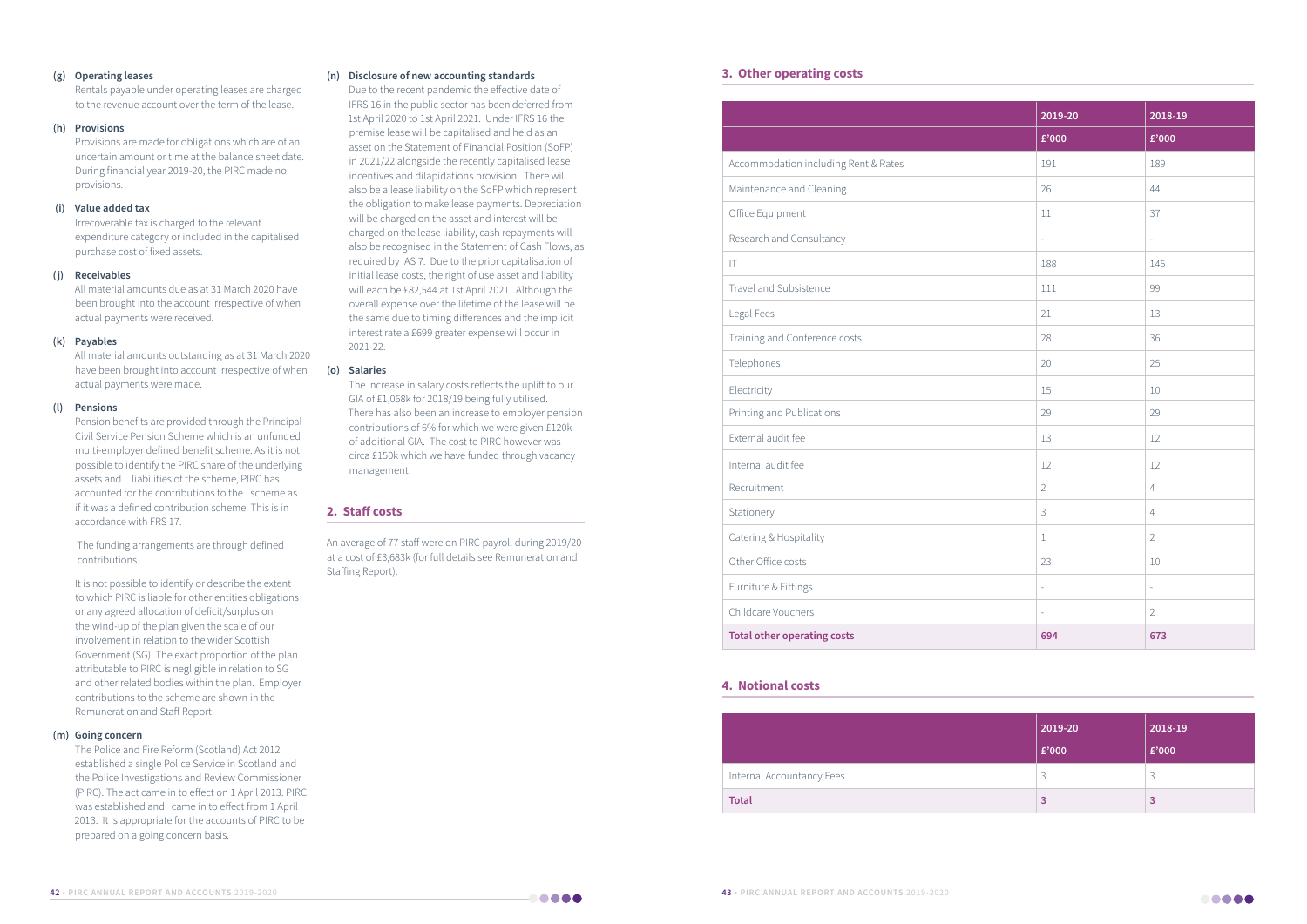

|                                     | <b>Buildings</b>         | <b>Fixtures &amp;</b><br><b>Fittings</b> | Plant &<br><b>Machinery</b> | <b>Information</b><br><b>Technology</b> | <b>Total</b>        |
|-------------------------------------|--------------------------|------------------------------------------|-----------------------------|-----------------------------------------|---------------------|
|                                     | £'000                    | £'000                                    | £'000                       | £'000                                   | £'000               |
| <b>COST</b>                         |                          |                                          |                             |                                         |                     |
| At 1 April 2019 restated            | 481                      | 458                                      | 22                          | 189                                     | 1,150               |
| Additions                           | $\overline{\phantom{a}}$ | $\bar{a}$                                | $\frac{1}{2}$               | $\bar{\phantom{a}}$                     | $\bar{a}$           |
| Disposals                           | $\bar{\phantom{a}}$      | $\overline{\phantom{a}}$                 | $\frac{1}{2}$               | $\overline{\phantom{a}}$                | $\bar{z}$           |
| At 31 March 2020                    | 481                      | 458                                      | 22                          | 189                                     | 1,150               |
|                                     |                          |                                          |                             |                                         |                     |
| <b>DEPRECIATION</b>                 |                          |                                          |                             |                                         |                     |
| At 1 April 2019 restated            | 315                      | 199                                      | 22                          | 157                                     | 693                 |
| Charge for year                     | 32                       | 113                                      | $\frac{1}{2}$               | 11                                      | 156                 |
| Disposals                           | $\overline{\phantom{a}}$ | $\bar{\phantom{a}}$                      | $\overline{\phantom{a}}$    | $\Box$                                  | $\bar{\phantom{a}}$ |
| At 31 March 2020                    | 347                      | 312                                      | 22                          | 168                                     | 849                 |
|                                     |                          |                                          |                             |                                         |                     |
| NBV at 31 March 2020                | 134                      | 146                                      | $\overline{\phantom{a}}$    | 21                                      | 301                 |
| NBV at 31 March 2019 restated       | 166                      | 259                                      | $\bar{\phantom{a}}$         | 32                                      | 457                 |
|                                     |                          |                                          |                             |                                         |                     |
| <b>ANALYSIS OF ASSET FINANCING:</b> |                          |                                          |                             |                                         |                     |
| Owned                               | 134                      | 146                                      | $\frac{1}{2}$               | 21                                      | 301                 |
| Finance leased                      | $\bar{\phantom{a}}$      | $\bar{\phantom{a}}$                      | $\overline{\phantom{a}}$    | ä,                                      | $\bar{\phantom{a}}$ |
| <b>NBV at 31 March 2020</b>         | 134                      | 146                                      | $\overline{\phantom{a}}$    | 21                                      | 301                 |

### **5. Property, plant and equipment**

|                                     | <b>Buildings</b>         | <b>Fixtures &amp;</b><br><b>Fittings</b> | Plant &<br><b>Machinery</b> | <b>Information</b><br><b>Technology</b> | <b>Total</b>             |
|-------------------------------------|--------------------------|------------------------------------------|-----------------------------|-----------------------------------------|--------------------------|
|                                     | £'000                    | £'000                                    | £'000                       | £'000                                   | £'000                    |
| <b>COST</b>                         |                          |                                          |                             |                                         |                          |
| At 1 April 2018 restated            | 481                      | 298                                      | 22                          | 164                                     | 965                      |
| Additions                           | $\overline{\phantom{a}}$ | 160                                      | $\frac{1}{2}$               | 25                                      | 185                      |
| Disposals                           | $\overline{\phantom{a}}$ | $\overline{\phantom{a}}$                 | $\bar{z}$                   | $\bar{ }$                               | $\overline{\phantom{a}}$ |
| At 31 March 2019 restated           | 481                      | 458                                      | 22                          | 189                                     | 1,150                    |
|                                     |                          |                                          |                             |                                         |                          |
| <b>DEPRECIATION</b>                 | Depreciation             |                                          |                             |                                         |                          |
| At 1 April 2018 restated            | 283                      | 150                                      | 22                          | 146                                     | 601                      |
| Charge for year restated            | 32                       | 49                                       | $\frac{1}{2}$               | 11                                      | 92                       |
| Disposals                           | $\overline{\phantom{a}}$ | $\bar{\phantom{a}}$                      | $\bar{\phantom{a}}$         | $\bar{ }$                               | $\overline{\phantom{a}}$ |
| At 31 March 2019 restated           | 315                      | 199                                      | 22                          | 157                                     | 693                      |
|                                     |                          |                                          |                             |                                         |                          |
| NBV at 31 March 2019 restated       | 166                      | 259                                      | ä,                          | 32                                      | 457                      |
| NBV at 31 March 2018 restated       | 198                      | 148                                      | $\overline{\phantom{a}}$    | 18                                      | 364                      |
|                                     |                          |                                          |                             |                                         |                          |
| <b>ANALYSIS OF ASSET FINANCING:</b> |                          |                                          |                             |                                         |                          |
| Owned                               | 166                      | 259                                      | $\bar{\phantom{a}}$         | 32                                      | 457                      |
| Finance leased                      | $\bar{a}$                | $\bar{\phantom{a}}$                      | $\Box$                      | $\overline{\phantom{0}}$                | $\Box$                   |
| <b>NBV at 31 March 2019</b>         | 166                      | 259                                      | $\blacksquare$              | 32                                      | 457                      |

### **Prior year**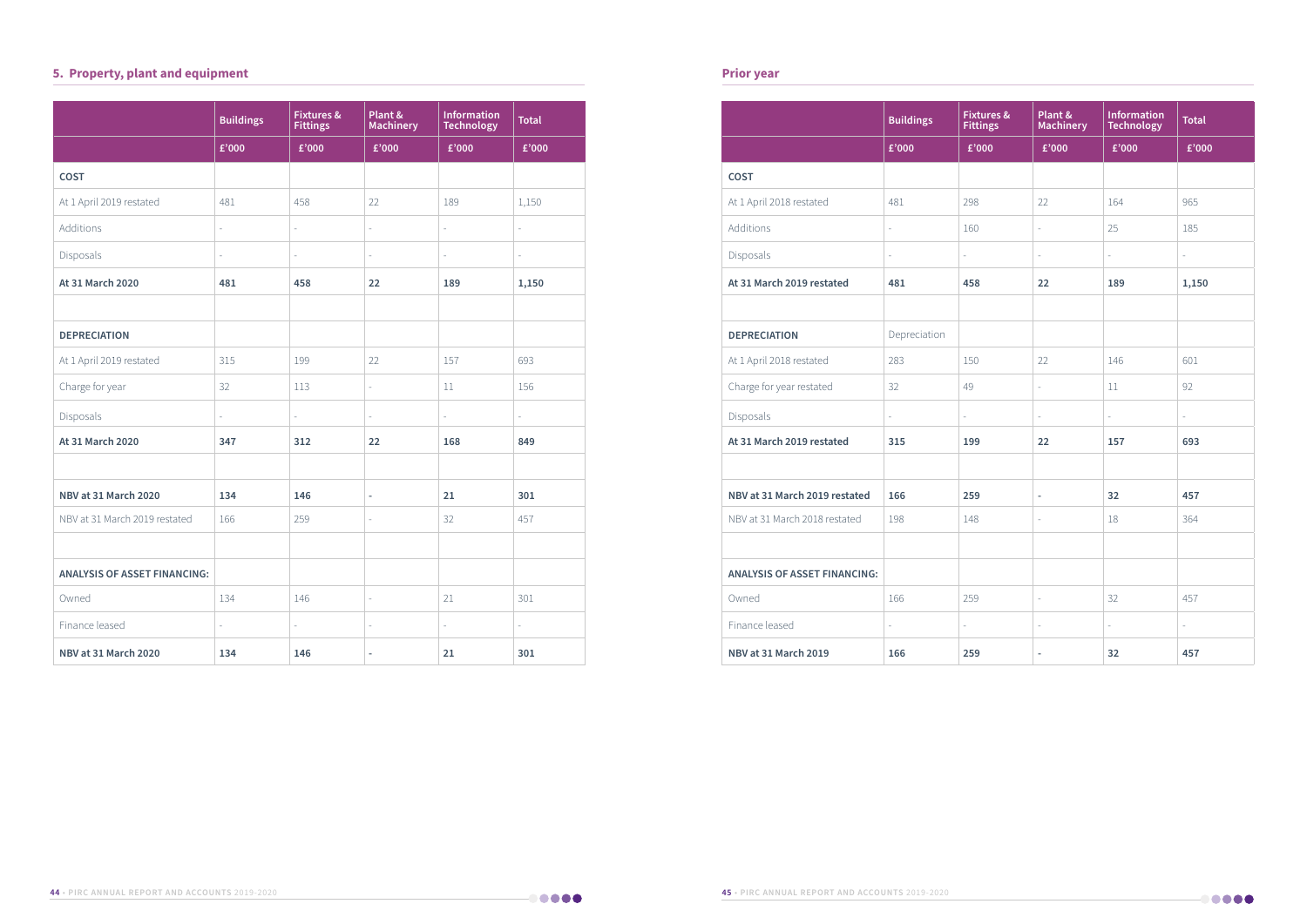|                                     | <b>Software Licences</b> | <b>Total</b>        |
|-------------------------------------|--------------------------|---------------------|
|                                     | £'000                    | £'000               |
| <b>COST</b>                         |                          |                     |
| At 1 April 2019 restated            | 38                       | 38                  |
| Additions                           | $\bar{\phantom{a}}$      | $\Box$              |
| Disposals                           | $\frac{1}{2}$            | $\bar{\phantom{a}}$ |
| At 31 March 2020                    | 38                       | 38                  |
|                                     |                          |                     |
| <b>AMORTISATION</b>                 |                          |                     |
| At 1 April 2019 restated            | 15                       | 15                  |
| Charge for year                     | $\,8\,$                  | 8                   |
| Disposals                           | $\mathbb{L}$             | $\bar{\phantom{a}}$ |
| At 31 March 2020                    | 23                       | 23                  |
|                                     |                          |                     |
| NBV at 31 March 2020                | 15                       | 15                  |
| NBV at 31 March 2019 restated       | 23                       | 23                  |
|                                     |                          |                     |
| <b>ANALYSIS OF ASSET FINANCING:</b> |                          |                     |
| Owned                               | 15                       | 15                  |
| Finance leased                      | $\Box$                   | $\frac{1}{2}$       |
| NBV at 31 March 2020                | 15                       | 15                  |

### **6. Intangibles**

|                                     | <b>Software Licences</b> | <b>Total</b>             |
|-------------------------------------|--------------------------|--------------------------|
|                                     | £'000                    | £'000                    |
| <b>COST</b>                         |                          |                          |
| At 1 April 2018 restated            | 38                       | 38                       |
| Additions                           | $\bar{\phantom{a}}$      | $\bar{\phantom{a}}$      |
| Disposals                           | $\bar{\phantom{a}}$      | $\overline{\phantom{a}}$ |
| Transfers to Assets                 |                          |                          |
| At 31 March 2019 restarted          | 38                       | 38                       |
|                                     |                          |                          |
| <b>AMORTISATION</b>                 |                          |                          |
| At 1 April 2018 restated            | $\overline{7}$           | $\overline{7}$           |
| Charge for year restarted           | $\,8\,$                  | $\,8\,$                  |
| Disposals                           | $\overline{\phantom{a}}$ | $\overline{\phantom{a}}$ |
| At 31 March 2019 restarted          | 15                       | 15                       |
|                                     |                          |                          |
| NBV at 31 March 2019 restated       | 23                       | 23                       |
| NBV at 31 March 2018 (Restated)     | 31                       | 31                       |
|                                     |                          |                          |
| <b>ANALYSIS OF ASSET FINANCING:</b> |                          |                          |
| Owned                               | 23                       | 23                       |
| Finance leased                      | $\bar{\phantom{a}}$      | $\overline{\phantom{a}}$ |
| NBV at 31 March 2019 restated       | 23                       | 23                       |



### **Prior year**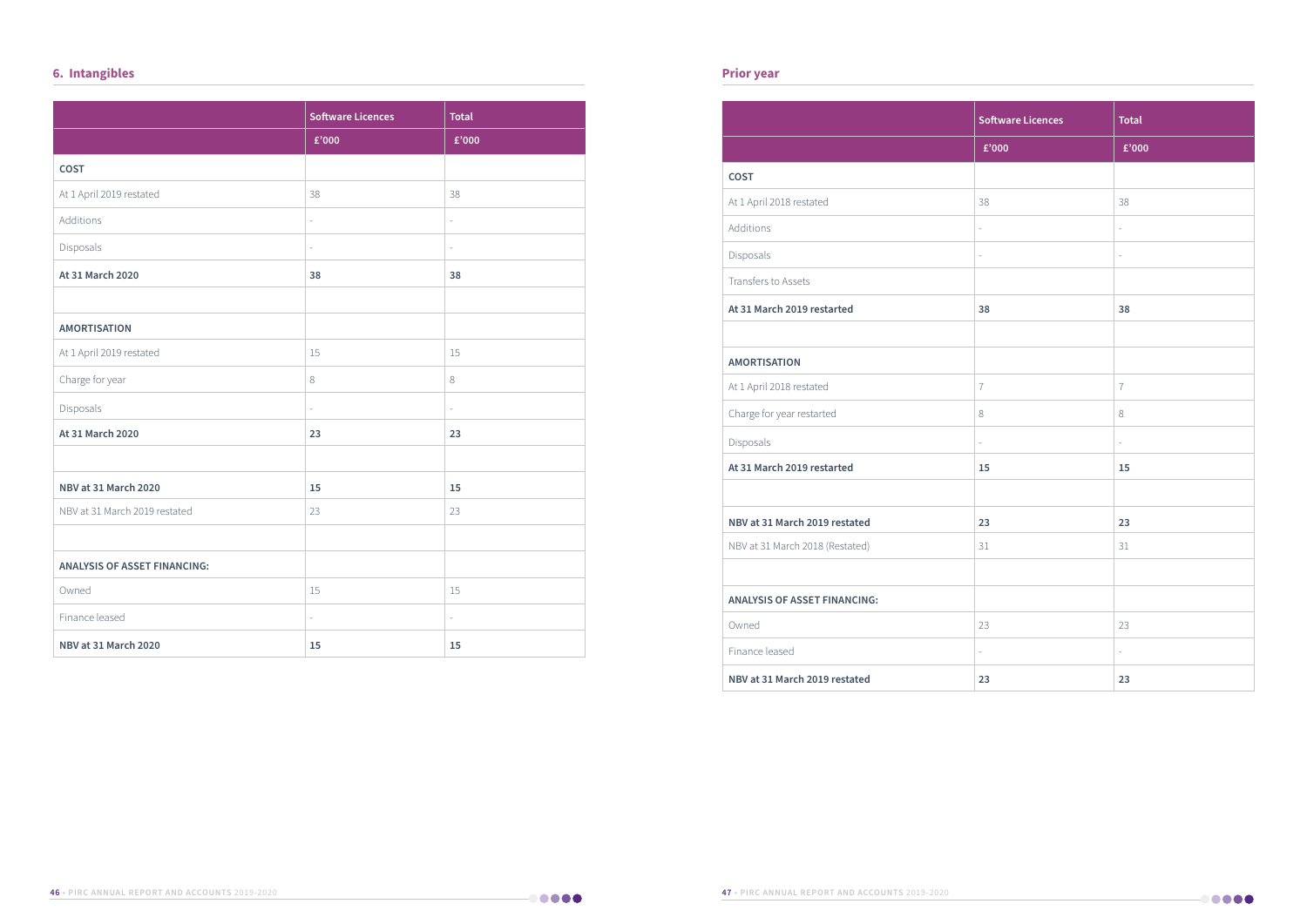|                                      | 2019-20<br>£'000 | 2018-19<br>£'000 |
|--------------------------------------|------------------|------------------|
| AMOUNTS FALLING DUE WITHIN ONE YEAR: |                  |                  |
| Prepayments and accrued income       | 7i               | 82               |
| Total receivable within 1 year       | 71               | 82               |

#### **7. Trade receivables and other current assets**

|                                                 | 2019-20 | 2018-19 |
|-------------------------------------------------|---------|---------|
|                                                 | £'000   | £'000   |
| Balance at 1 April                              | 429     | 389     |
| Net change in cash and cash equivalent balances | 48      | 40      |
| <b>Balance at 31 March</b>                      | 477     | 429     |

#### **8. Cash and cash equivalents**

#### **9. Trade payables and other current liabilities**

|                                           | $2019 - 20$<br>£'000     | $2018 - 19$<br>£'000     |
|-------------------------------------------|--------------------------|--------------------------|
| AMOUNTS FALLING DUE WITHIN ONE YEAR:      |                          |                          |
| Trade payables                            | $\overline{\phantom{a}}$ | $\overline{\phantom{a}}$ |
| Other payables                            | 348                      | 328                      |
| Total due within one year                 | 348                      | 328                      |
| AMOUNTS FALLING AFTER MORE THAN ONE YEAR: |                          |                          |
| Deferred lease payments                   | 32                       | 32                       |
| <b>Total</b>                              | 32                       | 32                       |

As the cash requirements of PIRC are met through grant funding, financial instruments play a more limited role in creating and managing risk than in a non-public sector body. The majority of financial instruments relate to contracts to buy non-financial items in line with PIRC' s expected purchase and usage requirements, and PIRC is therefore exposed to little credit, liquidity or market risk.

#### **10. Financial instruments**

The PIRC has not been involved in any related party transactions.

#### **11. Related party transactions**

There were no contracted capital commitments or contingent liabilities.

### **12. Capital commitments and contingent liabilities**

Obligations under operating leases comprise:

**BUILDI** 

Not late

Later tha

Later tha

#### **13. Commitments under leases**

|                                                      | 31 March 2020 | 31 March 2019 |
|------------------------------------------------------|---------------|---------------|
|                                                      | £'000         | £'000         |
| <b>BUILDINGS:</b>                                    |               |               |
| Not later than one year                              | 73            | 61            |
| Later than one year and<br>not later than five years | 167           | 182           |
| Later than five years                                |               |               |

Payments due under operating leases relate to the lease of premises.

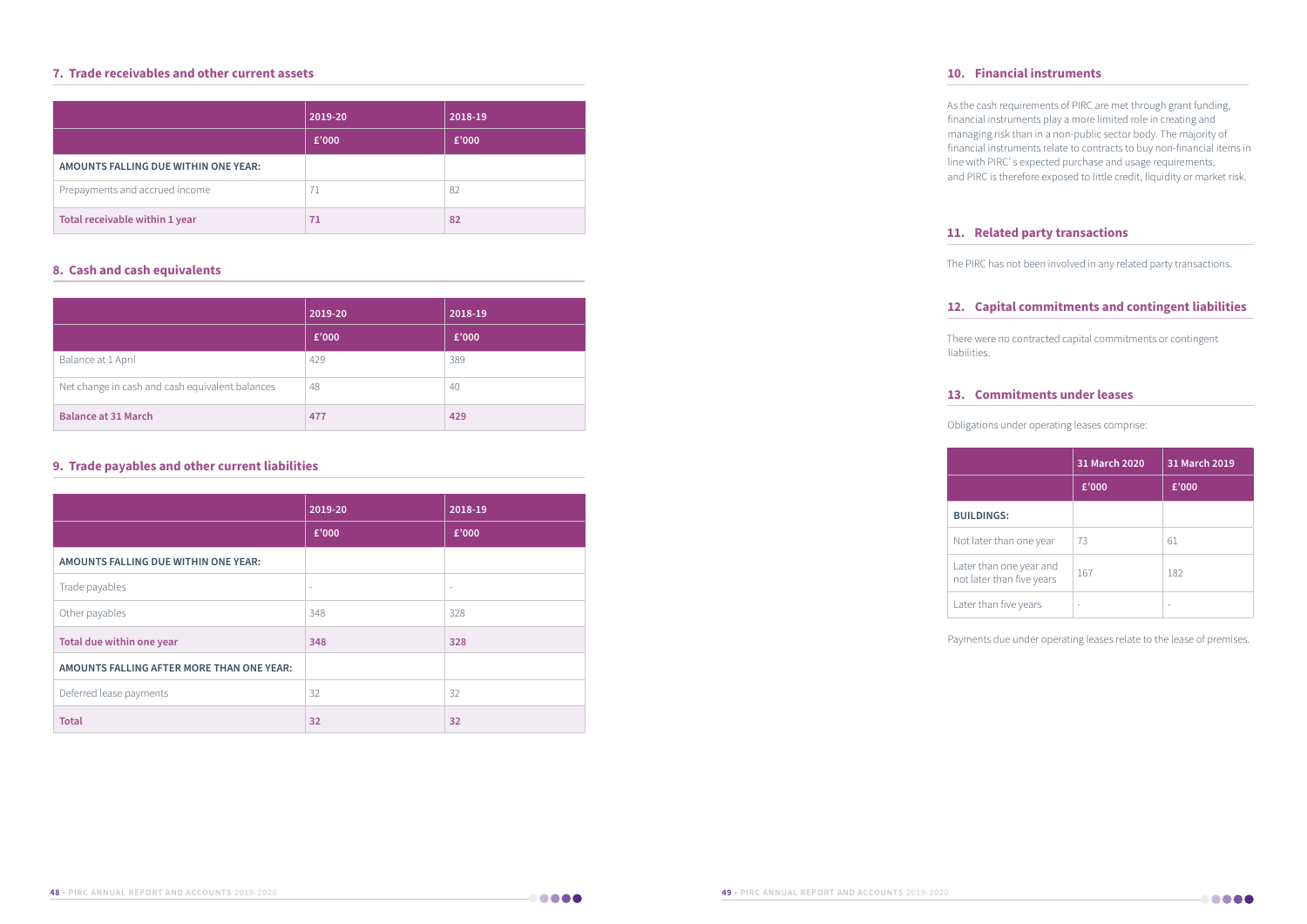- The Police, Public Order & Criminal Justice (Scotland) Act 2006
- The Police and Fire Reform (Scotland) Act 2012
- The Police Investigations & Review Commissioner (Investigations Procedure, Serious Incidents and Specified Weapons) Regulations 2013
- The Police Service of Scotland (Senior Officers) (Conduct) Regulations 2013

### Relevant Legislation **and Regulations:**

- Police Scotland
- The Scottish Police Authority
- British Transport Police
- British Transport Police Authority
- The National Crime Agency
- 
- 
- 
- 
- 
- 
- 
- 

### Policing Bodies Operating **in Scotland:**

- **CHR** Complaint Handling Review
- **COPFS** Crown Office and Procurator Fiscal Service

**DPA** – Data Protection Act 1998

**FOISA** – Freedom of Information (Scotland) Act 2002

**Heads of Complaint** – Complaints identified by the PIRC and confirmed with the complainer following assessment of the application form and case papers

• Civil Nuclear Constabulary

• Civil Nuclear Police Authority

• Ministry of Defence Police

• UK Visas and Immigration

• HM Revenue & Customs

### **GLOSSARY**

**PIRC** – Police Investigations & Review Commissioner

**PSD** – Professional Standards Division, Police Scotland

**Senior Police Officer** – Police Officer of rank of Assistant Chief Constable or above

**SOP** – Standard Operating Procedure

**SPA** – Scottish Police Authority



POLICE INVESTIGATIONS AND REVIEW COMMISSIONER

#### DIRECTION BY THE SCOTTISH MINISTERS

- 1. The Scottish Ministers, in pursuance of paragraph 10 of Schedule 4 of the Police, Public Order and Criminal Justice (Scotland) Act 2006, hereby give the following direction.
- 2. The statement of accounts for the financial year ended 31 March 2008, and subsequent years, shall comply with the accounting principles and disclosure requirements of the edition of the Government Financial Reporting Manual (FReM) which is in force for the year for which the statement of accounts are prepared.
- 3. The accounts shall be prepared so as to give a true and fair view of the income and expenditure and cash flows for the financial year, and of the state of affairs as at the end of the financial year.
- 4. This direction shall be reproduced as an appendix to the statement of accounts.

Hastani Morrutt

### Accounts **Direction**

### The Scottish Government

Signed by the authority of the Scottish Ministers Dated 31 March 2008